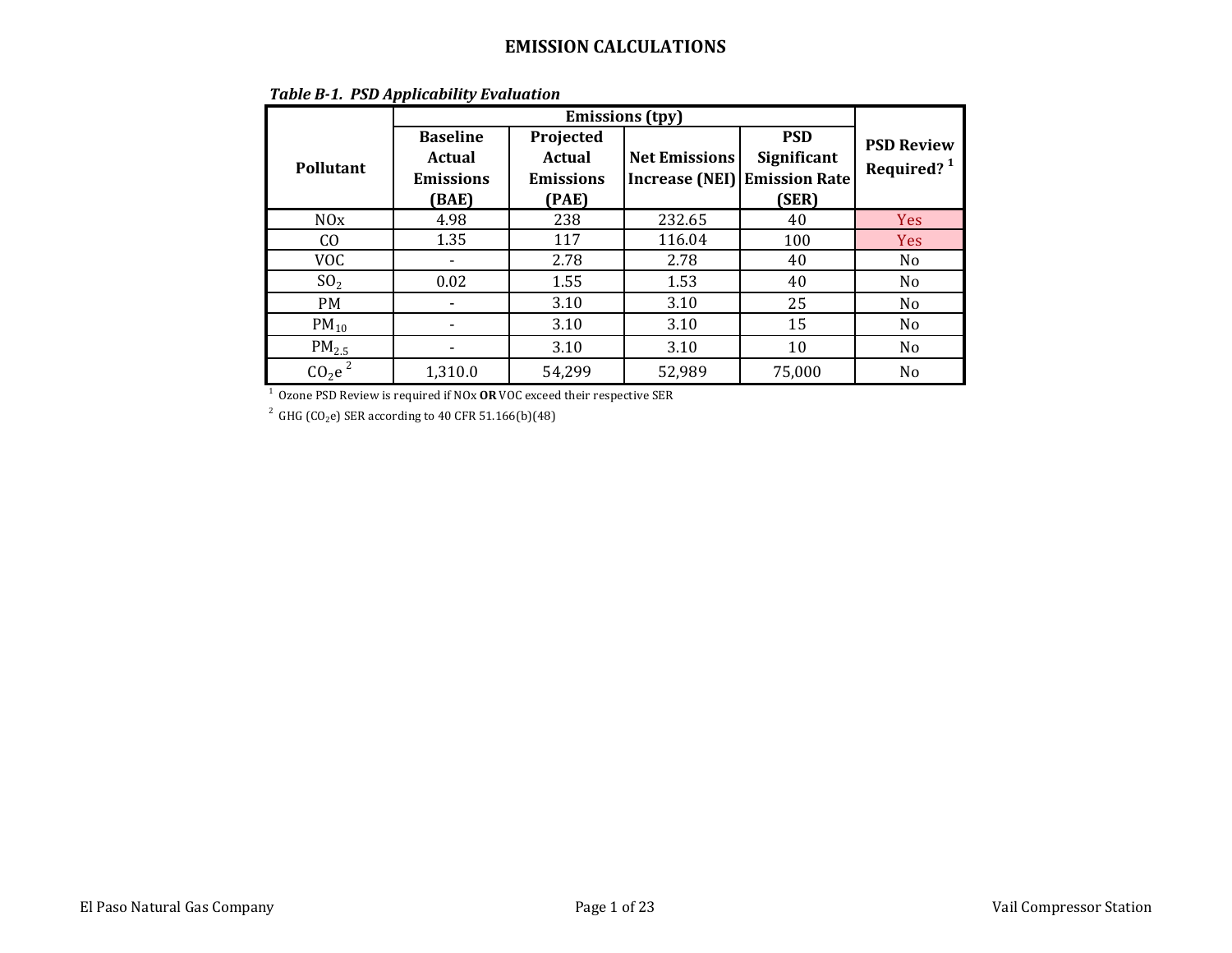| <b>Pollutant</b>     |                                  |                                  | <b>Estimated Potential Emissions (tpy)</b> |                          | (tpy)        | <b>Major Source Thresholds</b> | <b>Major Source?</b>     |                |                |
|----------------------|----------------------------------|----------------------------------|--------------------------------------------|--------------------------|--------------|--------------------------------|--------------------------|----------------|----------------|
|                      | Turbine A-1,<br>$A-2$ , or $A-3$ | Turbine A-1,<br>$A-2$ , or $A-3$ | Emergency<br>Generator                     | <b>Fugitives</b>         | <b>Total</b> | <b>Title V</b>                 | <b>PSD</b>               | <b>Title V</b> | <b>PSD</b>     |
| NOx                  | 180.68                           | 180.68                           | 1.11                                       | $\overline{\phantom{0}}$ | 362          | 100                            | 250                      | Yes:           | Yes            |
| C <sub>O</sub>       | 57.59                            | 57.59                            | 2.22                                       | $\overline{\phantom{0}}$ | 117          | 100                            | 250                      | Yes:           | N <sub>o</sub> |
| VOC.                 | 0.48                             | 0.48                             | 0.55                                       | 1.27                     | 2.78         | 100                            | 250                      | N <sub>0</sub> | N <sub>0</sub> |
| SO <sub>2</sub>      | 0.77                             | 0.77                             | 0.001                                      | $\sim$                   | 1.55         | 100                            | 250                      | N <sub>0</sub> | N <sub>0</sub> |
| $PM/PM_{10}/PM_{25}$ | 1.50                             | 1.50                             | 0.09                                       |                          | 3.10         | 100                            | 250                      | N <sub>o</sub> | N <sub>o</sub> |
| Max HAP              | 0.16                             | 0.16                             | 0.07                                       | 0.10                     | 0.16         | 10                             | $\overline{\phantom{a}}$ | N <sub>o</sub> | N <sub>o</sub> |
| Total HAPs           | 0.23                             | 0.23                             | 0.11                                       | 0.10                     | 0.67         | 25                             |                          | N <sub>0</sub> | N <sub>o</sub> |
| CO <sub>2</sub> e    | 26,649                           | 26,649                           | 230                                        | 771                      | 54,299       | 100,000                        | 75,000                   | N <sub>0</sub> | N <sub>o</sub> |

### *Table B-2a. Site-Wide Potential Emissions - Post Project*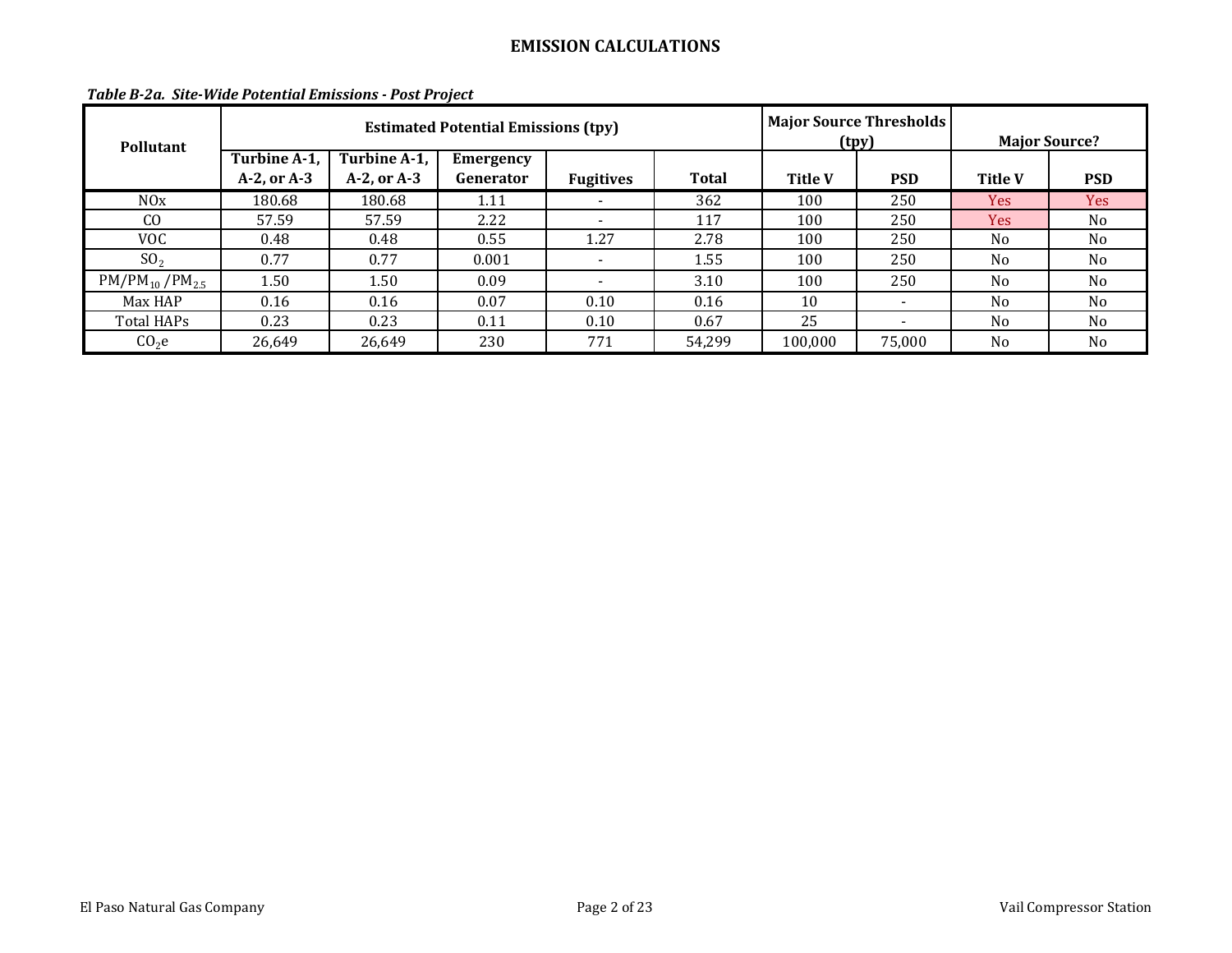|                       | <b>Estimated Potential Emissions (tpy)</b> |                     |        |  |  |  |  |
|-----------------------|--------------------------------------------|---------------------|--------|--|--|--|--|
| <b>Pollutant</b>      | <b>Pre-Project</b>                         | <b>Post-Project</b> | Change |  |  |  |  |
| N0x                   | 361                                        | 362                 | 1.11   |  |  |  |  |
| CО                    | 115                                        | 117                 | 2.22   |  |  |  |  |
| VOC                   | 2.22                                       | 2.78                | 0.55   |  |  |  |  |
| SO <sub>2</sub>       | 1.55                                       | 1.55                | 0.00   |  |  |  |  |
| $PM/PM_{10}/PM_{2.5}$ | 3.00                                       | 3.10                | 0.09   |  |  |  |  |
| Max HAP               | 0.16                                       | 0.16                | 0.00   |  |  |  |  |
| <b>Total HAPs</b>     | 0.56                                       | 0.67                | 0.11   |  |  |  |  |
| CO <sub>2</sub> e     | 54,069                                     | 54,299              | 230    |  |  |  |  |

### *Table B-2b. Site-Wide Potential Emissions - Change*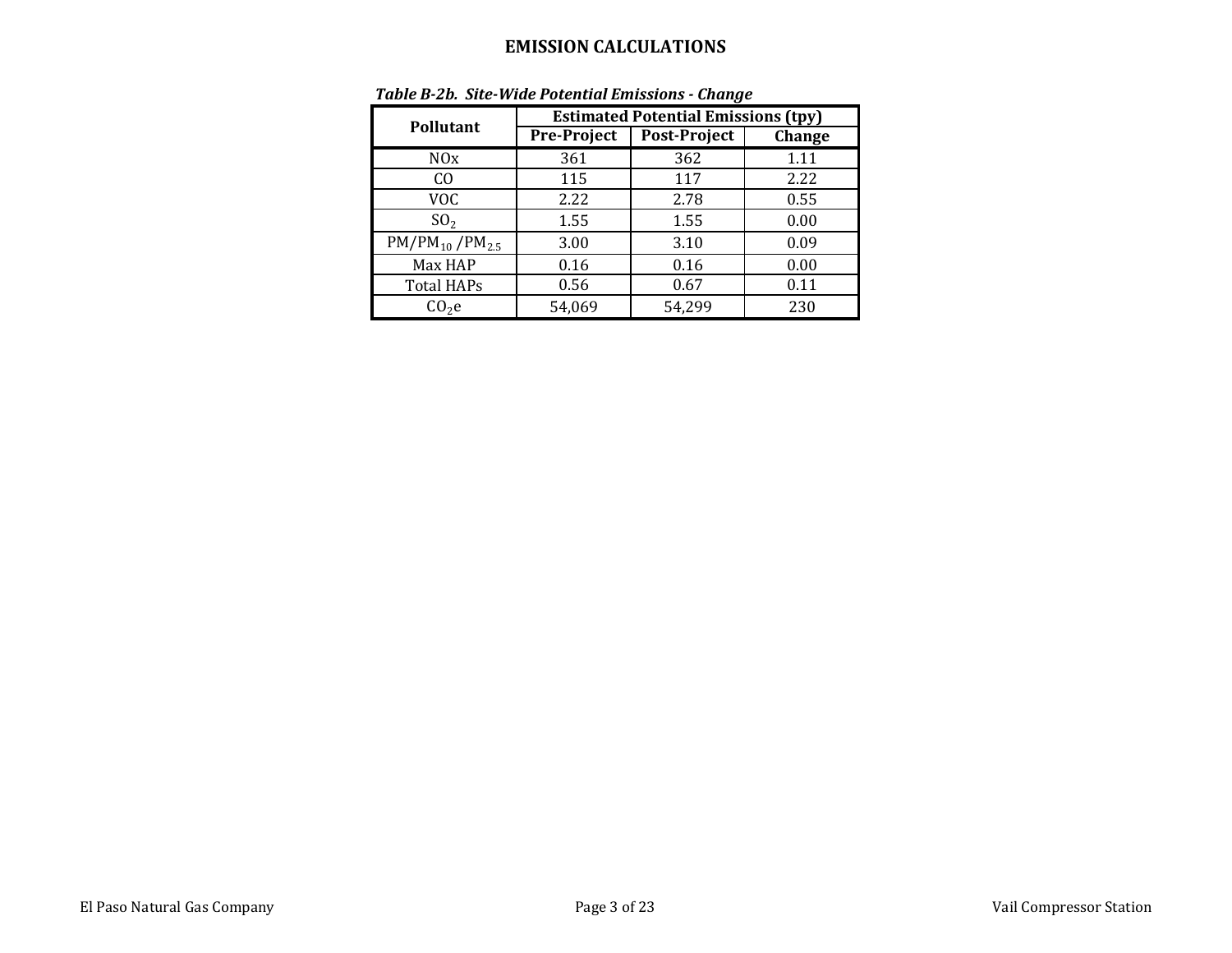| Unit                          |                           | A-1, A-2, or A-3 |  |
|-------------------------------|---------------------------|------------------|--|
| <b>Make &amp; Model</b>       |                           | GE / M3002-RA    |  |
| <b>Type</b>                   | Natural Gas Fired Turbine |                  |  |
| Rating $1$                    | 4,976                     | hn               |  |
| <b>BSFC</b>                   | 10,442                    | Btu/hp-hr        |  |
| <b>Heat Input</b>             | 51.96                     | MMBtu/hr         |  |
| <b>Annual Operating Hours</b> | 8,760                     | hours            |  |
| Site horsepower at 80 deg F.  |                           |                  |  |

*Table B-2c.i. Potential to Emit - Turbines - Unit Details*

*Table B-2c.ii. Potential to Emit - Turbines - Emissions - Criteria Pollutants*

|                   | <b>Emission Factor</b> |              |                                                                     | <b>Emission Rate</b> |        |
|-------------------|------------------------|--------------|---------------------------------------------------------------------|----------------------|--------|
| <b>Pollutant</b>  | <b>Value</b>           | <b>Units</b> | <b>Basis</b>                                                        | (lb/hr)              | (tpy)  |
| $NO_{x}$          | 41.25                  | lb/hr        | 2013 Air Permit Renewal Application                                 | 41.25                | 180.68 |
| CO                | 13.15                  | lb/hr        | 2013 Air Permit Renewal Application                                 | 13.15                | 57.59  |
| <b>VOC</b>        | 0.0021                 | lb/MMBtu     | AP-42 Section 3.1, dated April 2000, for<br>stationary gas turbines | 0.11                 | 0.48   |
| SO <sub>2</sub>   | 0.0034                 | lb/MMBtu     | AP-42 Section 3.1, dated April 2000, for<br>stationary gas turbines | 0.18                 | 0.77   |
| <b>PM</b>         | 0.0066                 | lb/MMBtu     | AP-42 Section 3.1, dated April 2000, for<br>stationary gas turbines | 0.34                 | 1.50   |
| $PM_{10}$         | 0.0066                 | lb/MMBtu     | AP-42 Section 3.1, dated April 2000, for<br>stationary gas turbines | 0.34                 | 1.50   |
| PM <sub>2.5</sub> | 0.0066                 | lb/MMBtu     | AP-42 Section 3.1, dated April 2000, for<br>stationary gas turbines | 0.34                 | 1.50   |

*Table B-2c.iii. Potential to Emit - Turbines - Emissions - Hazardous Air Pollutants (HAPs)*

| <b>Emission Factor</b> |                       |          | <b>Emission Rate</b>                      |          |          |
|------------------------|-----------------------|----------|-------------------------------------------|----------|----------|
| <b>Pollutant</b>       | <b>Units</b><br>Value |          | <b>Basis</b>                              | (lb/hr)  | (tpy)    |
| 1,3-Butadiene          | lb/MMBtu<br>4.30E-07  |          | AP-42 Section 3.1, dated April 2000, for  | 2.23E-05 | 9.79E-05 |
|                        |                       |          | natural gas-fired stationary gas turbines |          |          |
|                        |                       | lb/MMBtu | AP-42 Section 3.1, dated April 2000, for  | 2.08E-03 | 9.10E-03 |
| Acetaldehyde           | 4.00E-05              |          | natural gas-fired stationary gas turbines |          |          |
| Acrolein               | 6.40E-06              | lb/MMBtu | AP-42 Section 3.1, dated April 2000, for  | 3.33E-04 | 1.46E-03 |
|                        |                       |          | natural gas-fired stationary gas turbines |          |          |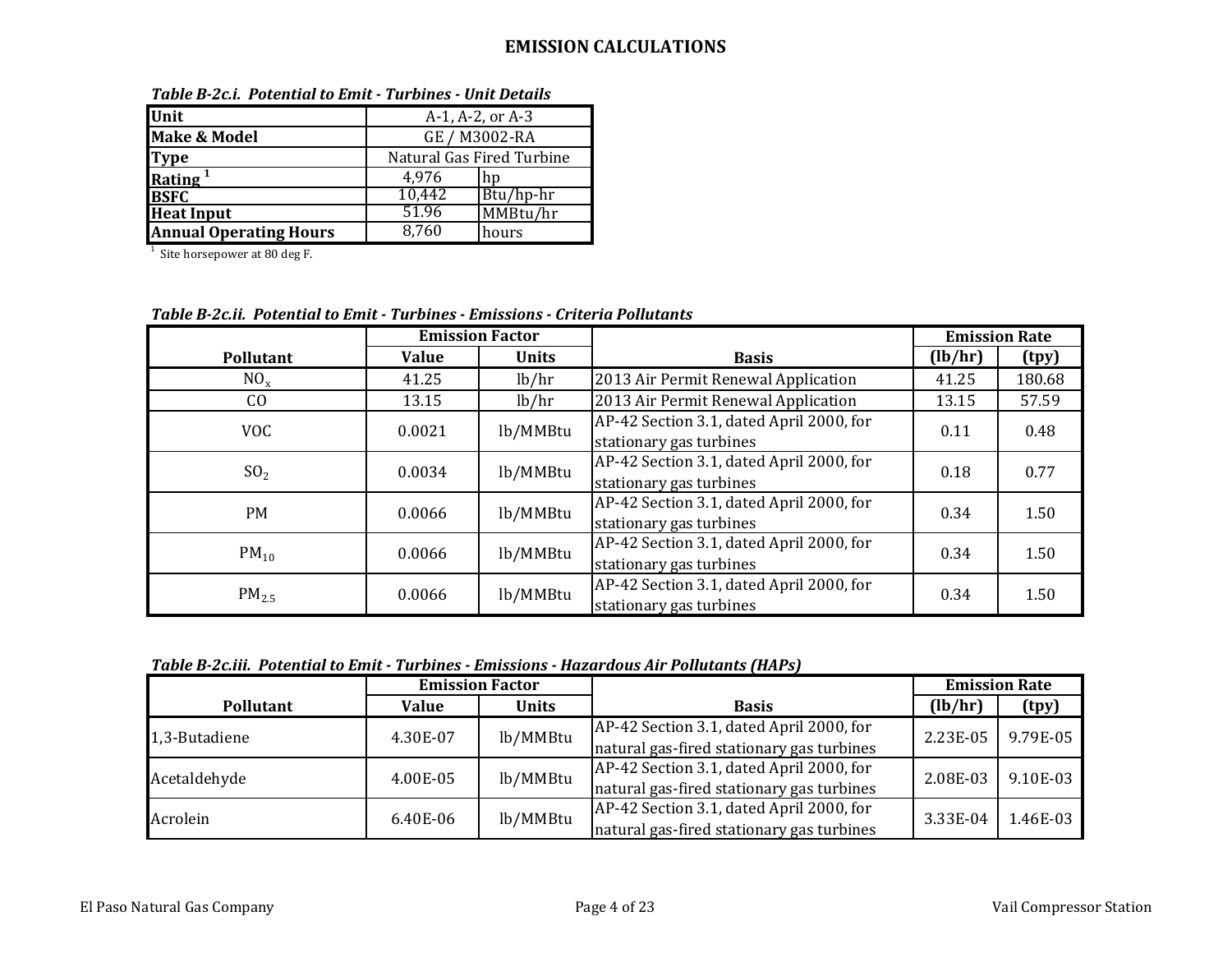|                 |          |          | <b>Total</b>                                                                          | 0.05     | 0.23     |
|-----------------|----------|----------|---------------------------------------------------------------------------------------|----------|----------|
|                 |          |          | Max                                                                                   | 0.04     | 0.16     |
| Xylene          | 6.40E-05 | lb/MMBtu | AP-42 Section 3.1, dated April 2000, for<br>natural gas-fired stationary gas turbines | 3.33E-03 | 1.46E-02 |
| Toluene         | 1.30E-04 | lb/MMBtu | AP-42 Section 3.1, dated April 2000, for<br>natural gas-fired stationary gas turbines | 6.75E-03 | 2.96E-02 |
| Propylene Oxide | 2.90E-05 | lb/MMBtu | AP-42 Section 3.1, dated April 2000, for<br>natural gas-fired stationary gas turbines | 1.51E-03 | 6.60E-03 |
| <b>PAH</b>      | 2.20E-06 | lb/MMBtu | AP-42 Section 3.1, dated April 2000, for<br>natural gas-fired stationary gas turbines | 1.14E-04 | 5.01E-04 |
| Naphthalene     | 1.30E-06 | lb/MMBtu | AP-42 Section 3.1, dated April 2000, for<br>natural gas-fired stationary gas turbines | 6.75E-05 | 2.96E-04 |
| Formaldehyde    | 7.10E-04 | lb/MMBtu | AP-42 Section 3.1, dated April 2000, for<br>natural gas-fired stationary gas turbines | 3.69E-02 | 1.62E-01 |
| Ethylbenzene    | 3.20E-05 | lb/MMBtu | AP-42 Section 3.1, dated April 2000, for<br>natural gas-fired stationary gas turbines | 1.66E-03 | 7.28E-03 |
| Benzene         | 1.20E-05 | lb/MMBtu | AP-42 Section 3.1, dated April 2000, for<br>natural gas-fired stationary gas turbines | 6.24E-04 | 2.73E-03 |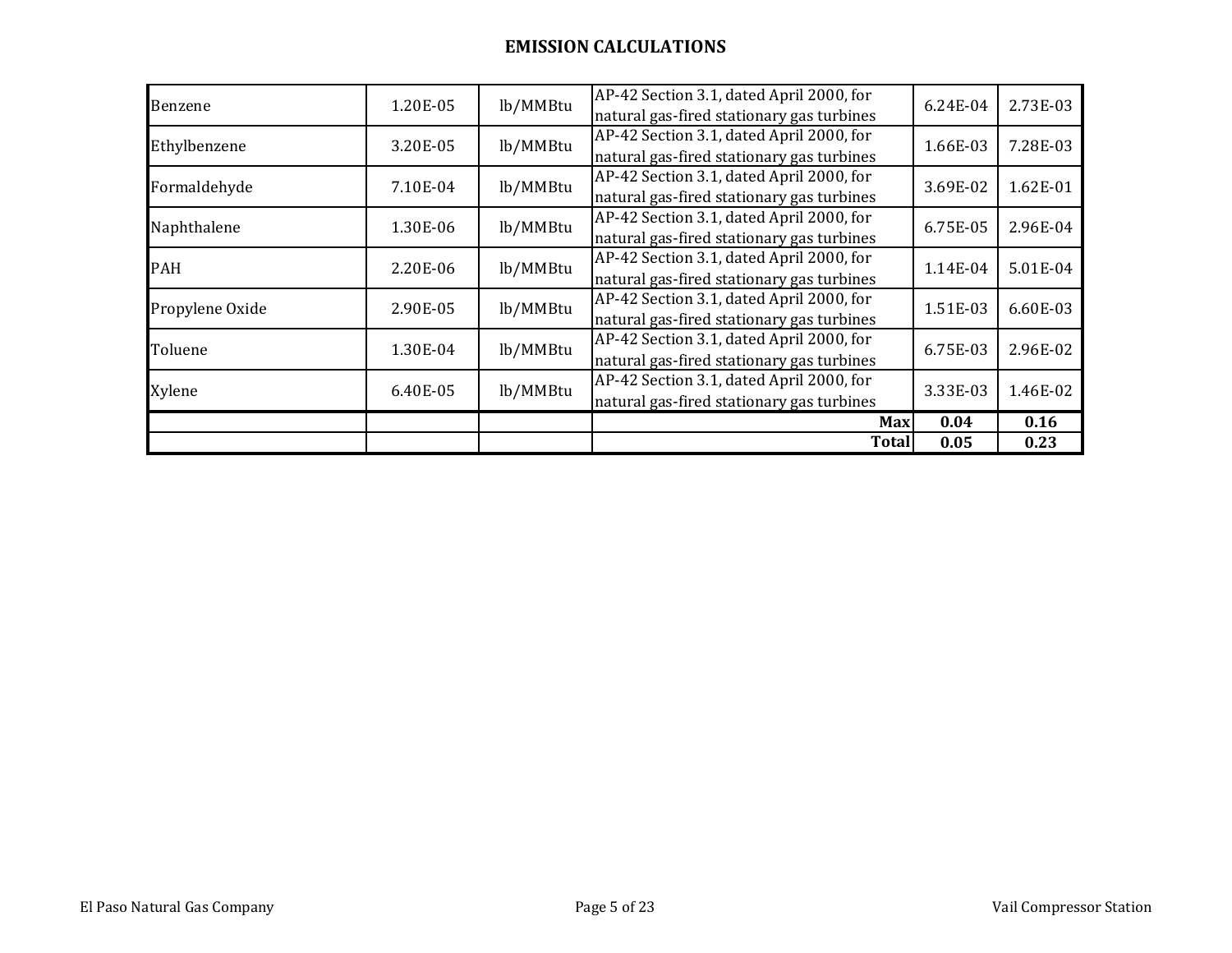| Unit                                      | Aux-1                        |           |  |
|-------------------------------------------|------------------------------|-----------|--|
| <b>Make &amp; Model</b>                   | TBD                          |           |  |
| <b>Type</b>                               | Natural Gas Backup Generator |           |  |
|                                           | 750                          | kW        |  |
| Rating                                    | 1,006                        | , hp      |  |
|                                           | 7.86                         | MMBtu/hr  |  |
| $B$ SFC $1$                               | 7,053                        | Btu/hp-hr |  |
|                                           | 10,476                       | Btu/kW-hr |  |
| <b>Annual Operating Hours<sup>2</sup></b> | 500                          | hours     |  |

*Table B-2d.i. Potential to Emit - Emergency Generator - Unit Details*

1 Heat rate per site specific technical data report.

2 Proposed annual hours of operation per EPA memorandum

"*Calculating Potential to Emit (PTE) for Emergency Generators*", John S. Seitz, September 6, 1995:

| ້                      |              |           |         |                      |
|------------------------|--------------|-----------|---------|----------------------|
| Pollutant <sup>1</sup> | Emission     | Unit      |         | <b>Emission Rate</b> |
|                        | Factor $2,3$ |           | (lb/hr) | (tpy)                |
| NO <sub>x</sub>        | 2.0          | $g/HP-hr$ | 4.43    | 1.11                 |
| CO                     | 4.0          | $g/HP-hr$ | 8.87    | 2.22                 |
| <b>VOC</b>             | 1.00         | $g/HP-hr$ | 2.22    | 0.55                 |
| SO <sub>2</sub>        | 5.88E-04     | lb/MMBtu  | 0.0046  | 0.0012               |
| PM                     | 4.83E-02     | lb/MMBtu  | 0.38    | 0.095                |
| $PM_{10}$              | 4.83E-02     | lb/MMBtu  | 0.38    | 0.095                |
| PM <sub>2.5</sub>      | 4.83E-02     | lb/MMBtu  | 0.38    | 0.095                |

### *Table B-2d.ii. Potential to Emit - Emergency Generator - Emissions - Criteria Pollutants*

<sup>1</sup> Assumes PM =  $PM_{10} = PM_{2.5}$ 

2 Emission factors for NO<sub>x</sub>, CO, and VOC per 40 CFR Part 60 Subpart JJJJ (*Standards of Performance for Stationary Spark Ignition Internal Combustion Engines*) Table 1

3 Emission factors for SO2 and PM/PM10/PM2.5 per AP-42 Section 3.2 (*Natural Gas-fired Reciprocating Engines*), Table 3.2-1, Table 3.2-2, and Table 3.3-3*.* For AP-42 emission factor selection, the worst-case factor from either 2-stroke lean-burn engines, 4-stroke lean-burn engines, or 4-stroke rich-burn engines for each pollutant was selected.

|                           | <b>Emission Factor<sup>1</sup></b> |              |          | <b>Emission Rate</b> |
|---------------------------|------------------------------------|--------------|----------|----------------------|
| Pollutant                 | <b>Value</b>                       | <b>Units</b> | (lb/hr)  | (tpy)                |
| 1,1,2,2-Tetrachloroethane | 6.63E-05                           | lb/MMBtu     | 3.51E-04 | 8.77E-05             |
| 1,1,2-Trichloroethane     | 5.27E-05                           | lb/MMBtu     | 2.79E-04 | 6.97E-05             |
| 1,1-Dichloroethane        | 3.91E-05                           | lb/MMBtu     | 2.07E-04 | 5.17E-05             |
| 1,2-Dichloroethane        | 4.22E-05                           | lb/MMBtu     | 2.23E-04 | 5.58E-05             |
| 1,2-Dichloropropane       | 4.46E-05                           | lb/MMBtu     | 2.36E-04 | 5.90E-05             |
| 1,3-Butadiene             | 8.20E-04                           | lb/MMBtu     | 4.34E-03 | 1.08E-03             |
| 1,3-Dichloropropene       | 4.38E-05                           | lb/MMBtu     | 2.32E-04 | 5.79E-05             |
| 2,2,4-Trimethylpentane    | 8.46E-04                           | lb/MMBtu     | 4.48E-03 | 1.12E-03             |
| Acetaldehyde              | 8.36E-03                           | lb/MMBtu     | 4.42E-02 | 1.11E-02             |
| Acrolein                  | 7.78E-03                           | lb/MMBtu     | 4.12E-02 | 1.03E-02             |
| Benzene                   | 1.94E-03                           | lb/MMBtu     | 1.03E-02 | 2.57E-03             |
| Carbon Tetrachloride      | 6.07E-05                           | lb/MMBtu     | 3.21E-04 | 8.03E-05             |
| Chlorobenzene             | 4.44E-05                           | lb/MMBtu     | 2.35E-04 | 5.87E-05             |
| Chloroethane              | 1.87E-06                           | lb/MMBtu     | 9.89E-06 | 2.47E-06             |
| Chloroform                | 4.71E-05                           | lb/MMBtu     | 2.49E-04 | 6.23E-05             |

| Table B-2d.iii. Potential to Emit - Emergency Generator - Emissions - Hazardous Air Pollutants (HAPs) |  |  |  |
|-------------------------------------------------------------------------------------------------------|--|--|--|
|-------------------------------------------------------------------------------------------------------|--|--|--|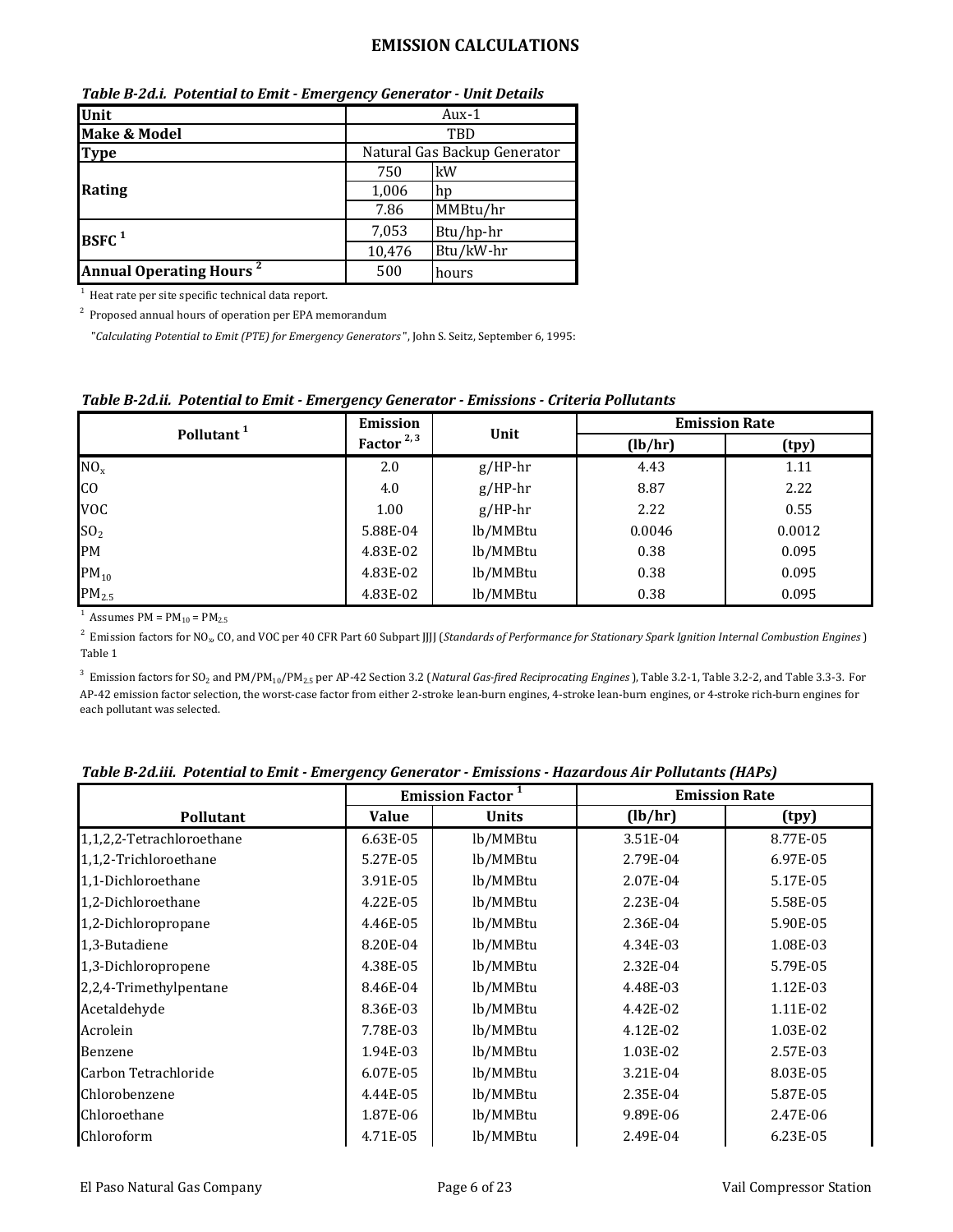| <b>Total HAPs</b>         | 0.43     | 0.11     |          |          |
|---------------------------|----------|----------|----------|----------|
| <b>Max HAP</b>            | 0.29     | 0.07     |          |          |
| Xylenes                   | 2.68E-04 | lb/MMBtu | 1.42E-03 | 3.54E-04 |
| Vinyl Chloride            | 2.47E-05 | lb/MMBtu | 1.31E-04 | 3.27E-05 |
| Toluene                   | 9.63E-04 | lb/MMBtu | 5.09E-03 | 1.27E-03 |
| Tetrachloroethane         | 2.48E-06 | lb/MMBtu | 1.31E-05 | 3.28E-06 |
| Styrene                   | 5.48E-05 | lb/MMBtu | 2.90E-04 | 7.25E-05 |
| Phenol                    | 4.21E-05 | lb/MMBtu | 2.23E-04 | 5.57E-05 |
| <b>PAH</b>                | 1.34E-04 | lb/MMBtu | 7.09E-04 | 1.77E-04 |
| n-Hexane                  | 1.11E-03 | lb/MMBtu | 5.87E-03 | 1.47E-03 |
| Naphthalene               | 9.71E-05 | lb/MMBtu | 5.14E-04 | 1.28E-04 |
| Methylene Chloride        | 1.47E-04 | lb/MMBtu | 7.78E-04 | 1.94E-04 |
| Methanol                  | 2.50E-03 | lb/MMBtu | 1.32E-02 | 3.31E-03 |
| Formaldehyde              | 5.52E-02 | lb/MMBtu | 2.92E-01 | 7.30E-02 |
| <b>Ethylene Dibromide</b> | 7.34E-05 | lb/MMBtu | 3.88E-04 | 9.71E-05 |
| Ethylbenzene              | 1.08E-04 | lb/MMBtu | 5.71E-04 | 1.43E-04 |

3 Emission factors for HAPs per AP-42 Section 3.2 (*Natural Gas-fired Reciprocating Engines*), Table 3.2-1, Table 3.2-2, and Table 3.3-3*.* For AP-42 emission factor selection, the worst-case factor from either 2-stroke lean-burn engines, 4-stroke lean-burn engines, or 4-stroke rich-burn engines for each pollutant was selected.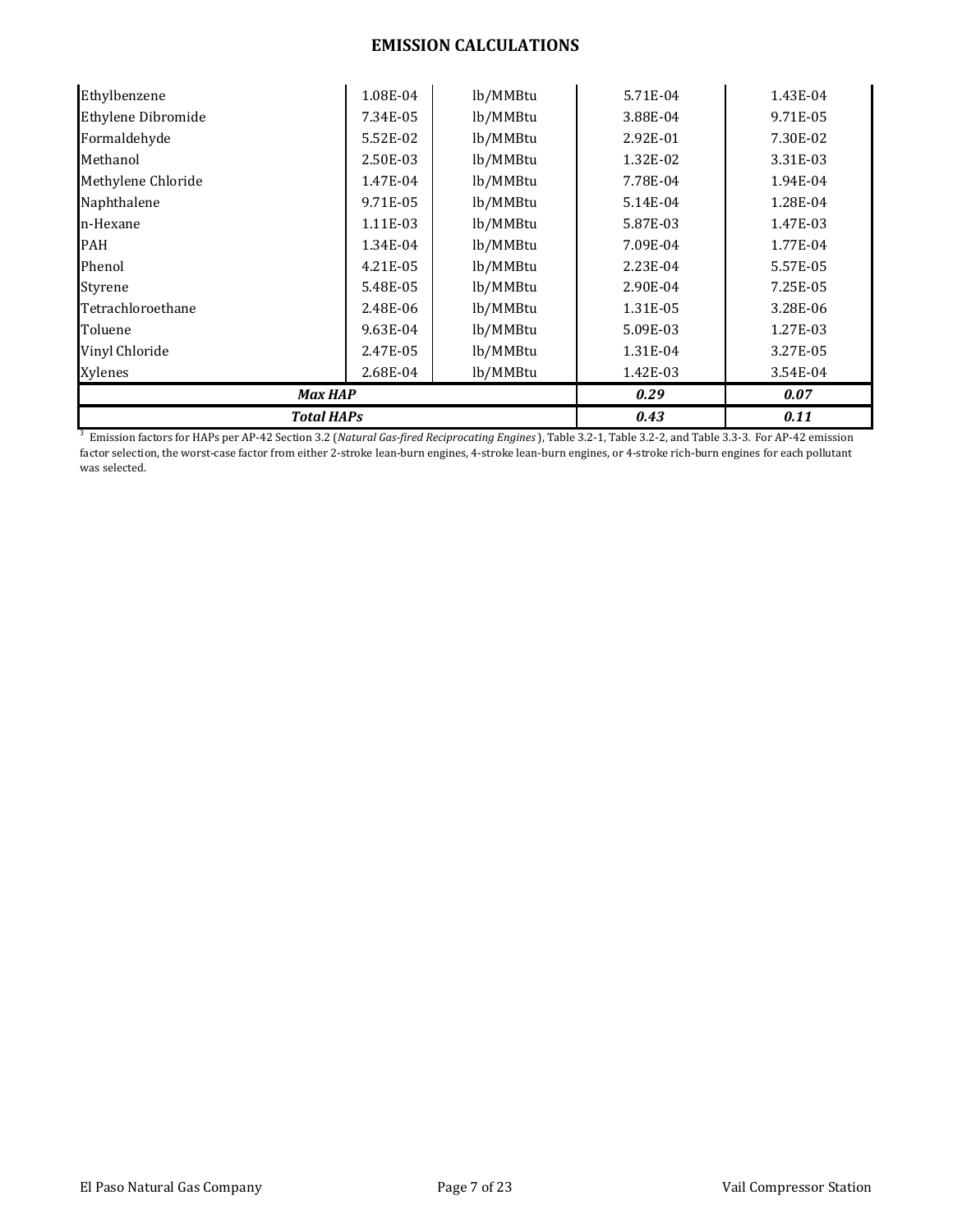#### *Table B-2e. Potential to Emit - Fugitive Components - Emissions*

|                  | Component          | <b>THC Emission</b><br>Factor |            |            | Stream Content (wt%) <sup>3</sup> |                 | <b>VOC Emissions</b> |       |         | <b>HAP Emissions</b> | <b>CH<sub>4</sub></b> Emissions |       |         | CO <sub>2</sub> Emissions | CO <sub>2</sub> e<br><b>Emissions</b> |
|------------------|--------------------|-------------------------------|------------|------------|-----------------------------------|-----------------|----------------------|-------|---------|----------------------|---------------------------------|-------|---------|---------------------------|---------------------------------------|
| Component        | Count <sup>2</sup> | $(lbs/hr-SRC)$                | <b>VOC</b> | <b>HAP</b> | CH <sub>4</sub>                   | CO <sub>2</sub> | (lb/hr)              | (tpy) | (lb/hr) | (tpy)                | (lb/hr)                         | (tpy) | (lb/hr) | (tpy)                     | (tpy)                                 |
| Valves           | 514                | 0.00992                       | 4.00%      | 0.30%      | 97.00%                            | 5.00%           | 0.20                 | 0.89  | 0.015   | 0.067                | 4.95                            | 21.66 | 0.25    | 1.12                      | 542.74                                |
| Flanges          | 240                | 0.00086                       | 4.00%      | 0.30%      | 97.00%                            | 5.00%           | 0.0083               | 0.036 | 0.00062 | 0.0027               | 0.20                            | 0.88  | 0.010   | 0.045                     | 21.96                                 |
| Connections      | 1,474              | 0.00044                       | 4.00%      | 0.30%      | 97.00%                            | 5.00%           | 0.026                | 0.11  | 0.0019  | 0.0085               | 0.63                            | 2.76  | 0.032   | 0.14                      | 69.17                                 |
| Open-ended lines | 28                 | 0.00441                       | 4.00%      | 0.30%      | 97.00%                            | 5.00%           | 0.0049               | 0.022 | 0.00037 | 0.0016               | 0.12                            | 0.52  | 0.0062  | 0.027                     | 13.14                                 |
| Others           |                    | 0.01940                       | 4.00%      | 0.30%      | 97.00%                            | 5.00%           | 0.047                | 0.20  | 0.0035  | 0.015                | 1.13                            | 4.95  | 0.058   | 0.25                      | 123.89                                |
| <b>Totals</b>    |                    |                               |            |            |                                   |                 | 0.29                 | 1.27  | 0.022   | 0.10                 | 7.03                            | 30.77 | 0.36    | 1.59                      | 770.91                                |

 $1$  Component counts default values obtained from GRI-HAPCalc Version 3.01 for a "typical" compressor station, doubled as a conservative measure

The GRI HAP Calc Version 3.01 for a "typical" compressor station assumes six turbines and six reciprocating engines.

 $2$  THC emission factors from Table 2-4 of EPA-453/R-95-017, Protocol for Equipment Leak Emission Estimates (November, 1995).

The THC emissions factors were multiplied by the VOC weight percent and HAP weight percent to calculate VOC lb/hr and HAP lb/hr.

The THC emissions factors were multiplied by the CO<sub>2</sub> weight percent and CH<sub>4</sub> weight percent to calculate CO<sub>2</sub> lb/hr and CH<sub>4</sub> lb/hr.

3 Stream content calculated using the stream data contained in Table B-2g.

VOC content was estimated from gas analysis, and an additional safety margin was applied. VOC wt% was assumed to be 4% in calculation rather than as shown on Gas Analysis Spreadsheet.

HAP content was estimated from gas analysis, and an additional safety margin was applied. HAP wt% was assumed to be 0.3% in calculation rather than as shown on Gas Analysis Spreadsheet.

Methane content was estimated from gas analysis, and an additional safety margin was applied. Methane wt% was assumed to be 97% in calculation rather than as shown on Gas Analysis Spreadsheet.

CO<sub>2</sub> content was estimated from gas analysis, and an additional safety margin was applied. CO<sub>2</sub> wt% was assumed to be 5% in calculation rather than as shown on Gas Analysis Spreadsheet.

 $4^4$  CO<sub>2</sub>e is calculated using the GWPs in the Table B-2f.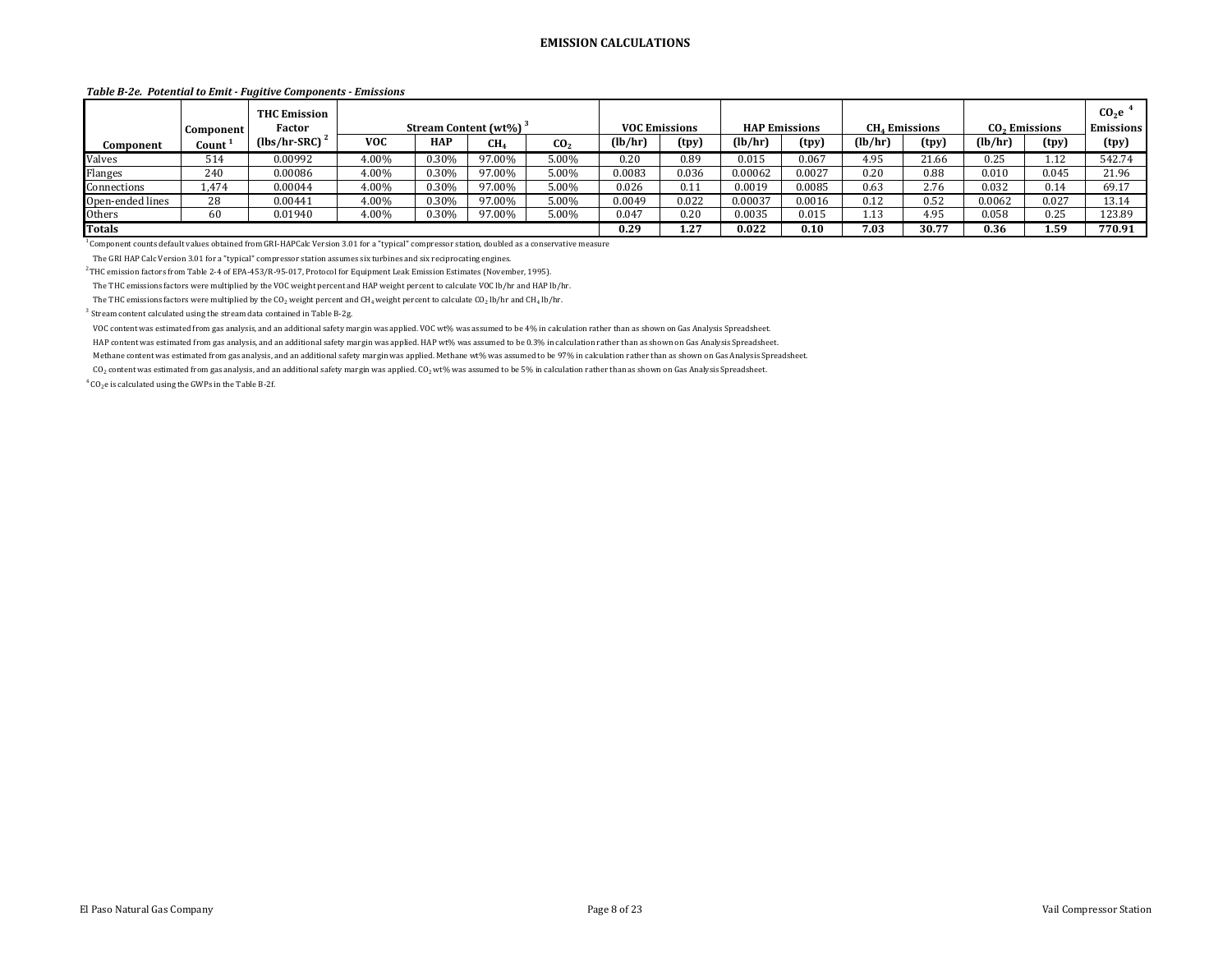#### *Table B-2f. Potential to Emit - Greenhouse Gases*

|                                                                 | <b>Hours of</b>  | Rating | <b>BSFC</b>   | <b>Max Heat</b> | <b>Annual Heat</b> | <b>GHG Emissions</b> |        |                 |       |            |       |                                |
|-----------------------------------------------------------------|------------------|--------|---------------|-----------------|--------------------|----------------------|--------|-----------------|-------|------------|-------|--------------------------------|
| <b>Unit Description</b>                                         | <b>Operation</b> |        |               | Rate (HHV)      | Input (HHV)        | CO <sub>2</sub>      |        | CH <sub>4</sub> |       | $N_2$ O    |       | CO <sub>2</sub> e <sup>2</sup> |
|                                                                 | (hr/yr)          | (hp)   | $(Btu/hp-hr)$ | (MMBtu/hr)      | (MMBtu/yr)         | (kg/MMBtu)           | (tpy)  | (kg/MMBtu)      | (tpy) | (kg/MMBtu) | (tpy) | (tpy)                          |
| Natural Gas Fired Turbine - GE /<br>M3002-RA (A-1, A-2, or A-3) | 8,760            | 4,976  | 10.442        | 51.96           | 455,164            | 53.06                | 26,621 | 1.00E-03        | 0.50  | $1.00E-04$ | 0.050 | 26,649                         |
| 4976 - Natural Gas Fired Turbine<br>$(GE/M3002-RA)$             | 8,760            | 4,976  | 10.442        | 51.96           | 455,164            | 53.06                | 26,621 | 1.00E-03        | 0.50  | 1.00E-04   | 0.050 | 26,649                         |
| <b>Emergency Generator</b>                                      | 500              |        |               | 7.86            | 3,929              | 53.06                | 230    | 1.00E-03        | 0.00  | 1.00E-04   | 0.000 | 230                            |
| Fugitives                                                       |                  |        |               |                 |                    |                      | 1.59   |                 | 30.77 |            |       | 771                            |
| <b>Total</b>                                                    |                  |        |               | 111.78          | 914,257            |                      | 53,474 |                 | 31.78 |            | 0.10  | 54,299                         |

 $1$  Emissions of CO<sub>2</sub> and CH<sub>4</sub> and N<sub>2</sub>O per 40 CFR 98 Subpart C Tables C-1 and C-2.

 $^2$  CO<sub>2</sub>e based on multiplying CO<sub>2</sub> and CH<sub>4</sub> and N<sub>2</sub>O by the Global Warming Potentials contained in 40 CFR 98 Subpart A as follows: CO<sub>2</sub> 1

 $CO<sub>2</sub>$  1<br>CH<sub>4</sub> 25  $CH<sub>4</sub>$  $N_2O$  298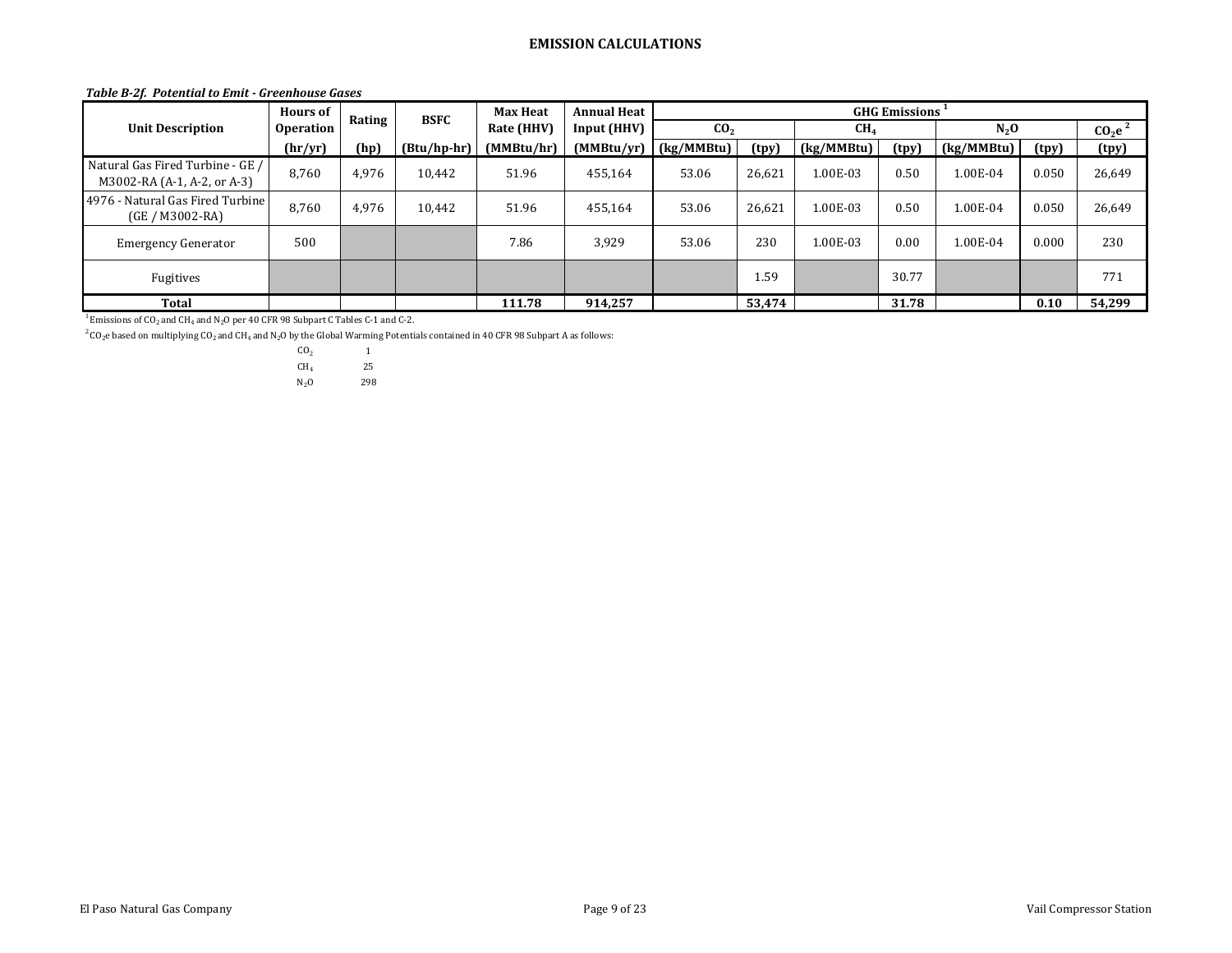| Component             | VOC or HAP? | <b>Molecular</b><br>Weight<br>$(lb/lb$ -mol $)$ | Density <sup>1</sup><br>(lb/secf) | Mole<br><b>Percent</b><br>(%) | <b>Molecular</b><br><b>Weight x Mole</b><br><b>Percent</b><br>$(lb/lb$ -mol $)$ | Weight<br>Percent <sup>2</sup><br>(%) | Weight of<br><b>Component per</b><br>Volume of Gas <sup>3</sup><br>(lb/secf) |
|-----------------------|-------------|-------------------------------------------------|-----------------------------------|-------------------------------|---------------------------------------------------------------------------------|---------------------------------------|------------------------------------------------------------------------------|
| Nitrogen              | No.         | 28.01                                           | 0.07                              | 1.57%                         | 0.44                                                                            | 2.63%                                 | 1.13E-03                                                                     |
| <b>Carbon Dioxide</b> | No.         | 44.01                                           | 0.11                              | 0.11%                         | 0.05                                                                            | 0.28%                                 | 1.20E-04                                                                     |
| Methane               | No          | 16.04                                           | 0.04                              | 94.83%                        | 15.21                                                                           | 90.67%                                | 3.88E-02                                                                     |
| Ethane                | No.         | 30.07                                           | 0.08                              | 3.29%                         | 0.99                                                                            | 5.89%                                 | 2.52E-03                                                                     |
| Propane               | <b>VOC</b>  | 44.10                                           | 0.11                              | 0.18%                         | 0.078                                                                           | $0.46\%$                              | 1.99E-04                                                                     |
| <i>i</i> -Butane      | <b>VOC</b>  | 58.12                                           | 0.15                              | $0.006\%$                     | 0.0034                                                                          | 0.020%                                | 8.75E-06                                                                     |
| n-Butane              | <b>VOC</b>  | 58.12                                           | 0.15                              | $0.011\%$                     | 0.0062                                                                          | 0.037%                                | 1.58E-05                                                                     |
| Pentane               | <b>VOC</b>  | 72.15                                           | 0.18                              | 0.0018%                       | 0.0013                                                                          | 0.008%                                | 3.31E-06                                                                     |
| Hexane                | VOC/HAP     | 86.18                                           | 0.22                              | 0.0002%                       | 0.0002                                                                          | 0.001%                                | 4.40E-07                                                                     |
|                       |             |                                                 | <b>Total</b>                      | 100%                          | 16.78                                                                           | 100%                                  | 0.043                                                                        |

|  |  |  | Table B-2g. Potential to Emit - Gas Analysis |
|--|--|--|----------------------------------------------|
|--|--|--|----------------------------------------------|

<sup>1</sup> Calculated using the Ideal Gas Law.

 $^{\rm 2}$  Calculated as the individual component's (Molecular Weight x Mole Percent), divided by the total (Molecular Weight x Mole Percent).

 $3$  Calculated as the density times the mole percent.

| <b>VOC Content</b>            | $0.00023$ lb/scf | 0.53% VOC wt. %             |
|-------------------------------|------------------|-----------------------------|
| <b>HAP Content</b>            | $0.00000$ lb/scf | 0.00% HAP wt. %             |
| $CO2$ Content                 | $0.00012$ lb/scf | 0.28% $CO2$ wt. %           |
| <b>CH<sub>4</sub></b> Content | $0.03883$ lb/scf | 90.67% CH <sub>4</sub> wt % |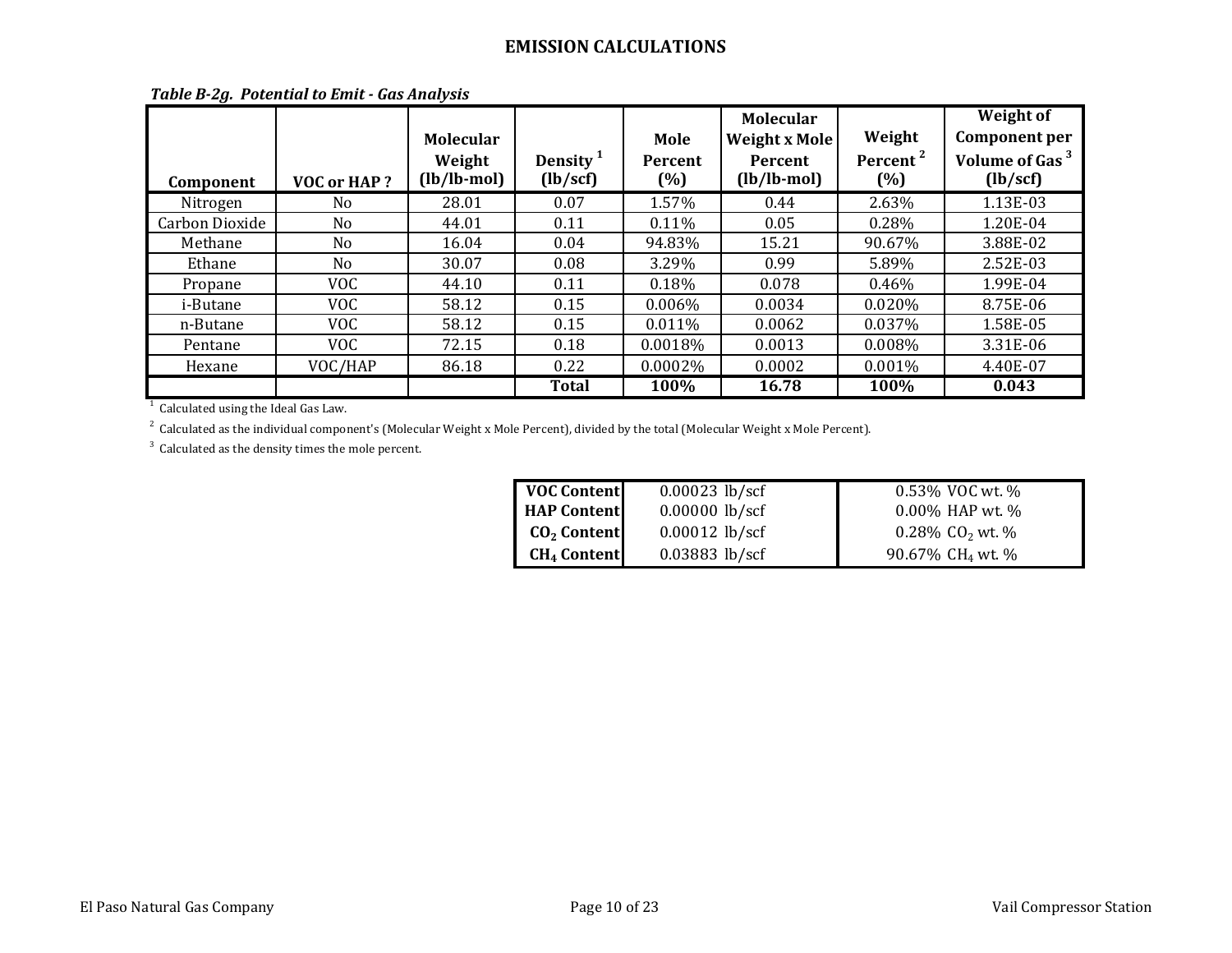| <b>Pollutant</b>                   | <b>Estimated Projected Actual Emissions (tpy)</b><br>$A-1$ , A-2, or $A-1$ , A-2, or $A-1$ | <b>Estimated</b><br><b>Projected Actual</b><br><b>Emissions</b> (tpy) |        |      |        |
|------------------------------------|--------------------------------------------------------------------------------------------|-----------------------------------------------------------------------|--------|------|--------|
| N0x                                | 118.26                                                                                     | 118.26                                                                | 1.11   |      | 238    |
| CO.                                | 57.59                                                                                      | 57.59                                                                 | 2.22   |      | 117    |
| $\rm VOC$ $^1$                     | 0.48                                                                                       | 0.48                                                                  | 0.55   | 1.27 | 2.78   |
| SO <sub>2</sub>                    | 0.77                                                                                       | 0.77                                                                  | 0.0012 |      | 1.55   |
| $PM/PM_{10}/PM_{2.5}$ <sup>1</sup> | 1.50                                                                                       | 1.50                                                                  | 0.09   |      | 3.10   |
| CO <sub>2</sub> e                  | 26,649                                                                                     | 26,649                                                                | 230    | 771  | 54,299 |

<sup>1</sup> PAE conservatively assumed equal to PTE.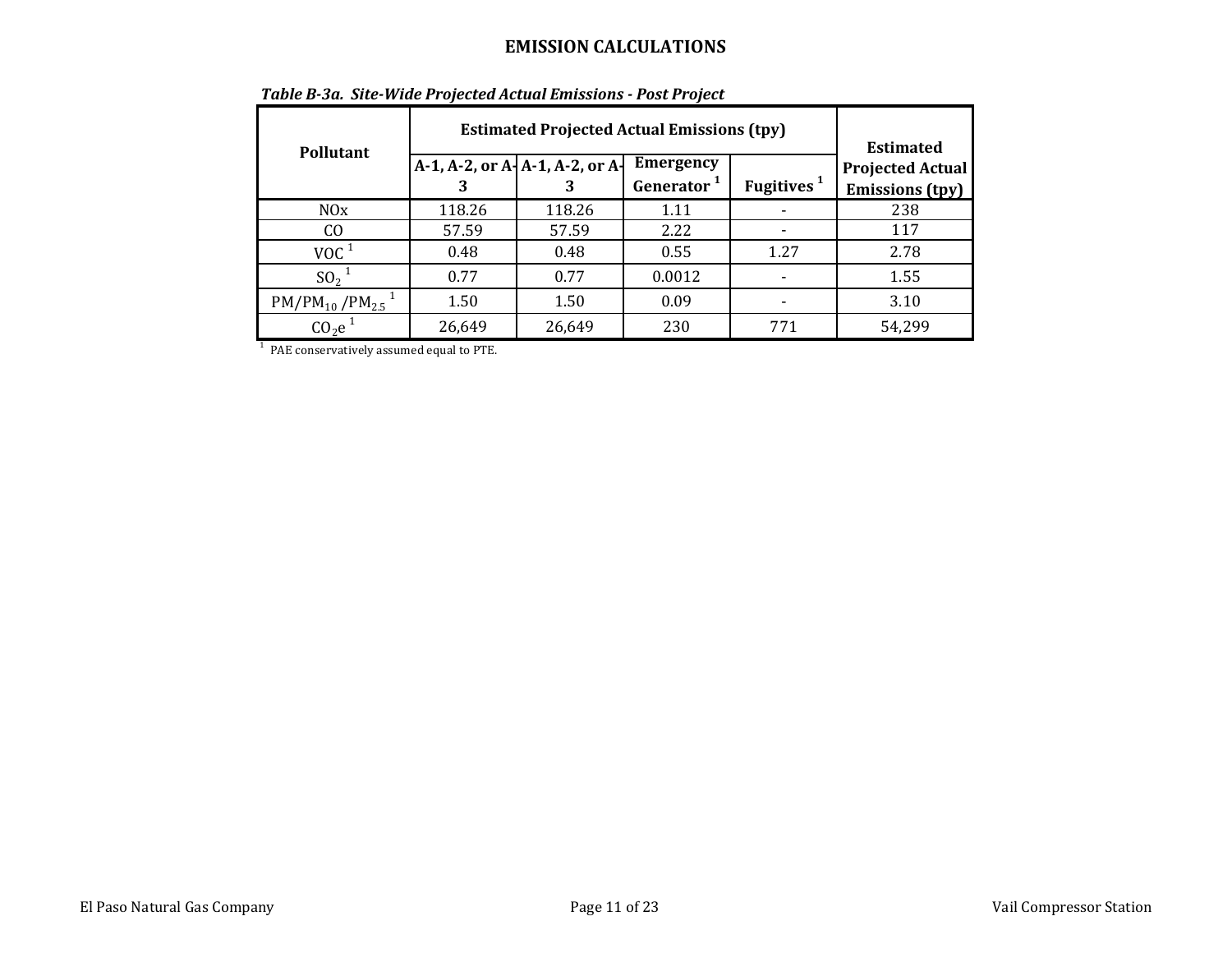| Unit                          | $A-1, A-2, or A-3$        |           |  |  |
|-------------------------------|---------------------------|-----------|--|--|
| <b>Make &amp; Model</b>       | GE / M3002-RA             |           |  |  |
| <b>Type</b>                   | Natural Gas Fired Turbine |           |  |  |
| Rating <sup>1</sup>           | 4.976<br>hn               |           |  |  |
| <b>BSFC</b>                   | 10,442                    | Btu/hp-hr |  |  |
| <b>Heat Input</b>             | 51.96<br>MMBtu/hr         |           |  |  |
| <b>Annual Operating Hours</b> | 8.760                     | hours     |  |  |

*Table B-3b.i. Projected Actual Emissions - Turbines - Unit Details*

 $1$  Site horsepower at 80 deg F.

*Table B-3b.ii. Projected Actual Emissions - Turbines - Emissions - Criteria Pollutants*

|                  | <b>Emission Factor</b> |              |                                                                                                                                                            | <b>Emission Rate</b> |        |
|------------------|------------------------|--------------|------------------------------------------------------------------------------------------------------------------------------------------------------------|----------------------|--------|
| <b>Pollutant</b> | Value                  | <b>Units</b> | <b>Basis</b>                                                                                                                                               | (lb/hr)              | (tpy)  |
| $NO_{x}$         | 27.00                  | lb/hr        | Email from Weiwen Daly on October 31,<br>2019                                                                                                              | 27.00                | 118.26 |
| CO               | 13.15                  | lb/hr        | Source test data. Maximum measured CO<br>emissions (lb/scf) with a 10% safety factor<br>13.15<br>and maximum fuel rate (scfh) with a 10%<br>safety factor. |                      | 57.59  |
| <b>VOC</b>       | 0.0021                 | lb/MMBtu     | AP-42 Section 3.1, dated April 2000, for<br>stationary gas turbines                                                                                        | 0.11                 | 0.48   |
| SO <sub>2</sub>  | 0.0034                 | lb/MMBtu     | AP-42 Section 3.1, dated April 2000, for<br>stationary gas turbines                                                                                        | 0.18                 | 0.77   |
| <b>PM</b>        | 0.0066                 | lb/MMBtu     | AP-42 Section 3.1, dated April 2000, for<br>stationary gas turbines                                                                                        | 0.34                 | 1.50   |
| $PM_{10}$        | 0.0066                 | lb/MMBtu     | AP-42 Section 3.1, dated April 2000, for<br>stationary gas turbines                                                                                        | 0.34                 | 1.50   |
| $PM_{2.5}$       | 0.0066                 | lb/MMBtu     | AP-42 Section 3.1, dated April 2000, for<br>stationary gas turbines                                                                                        | 0.34                 | 1.50   |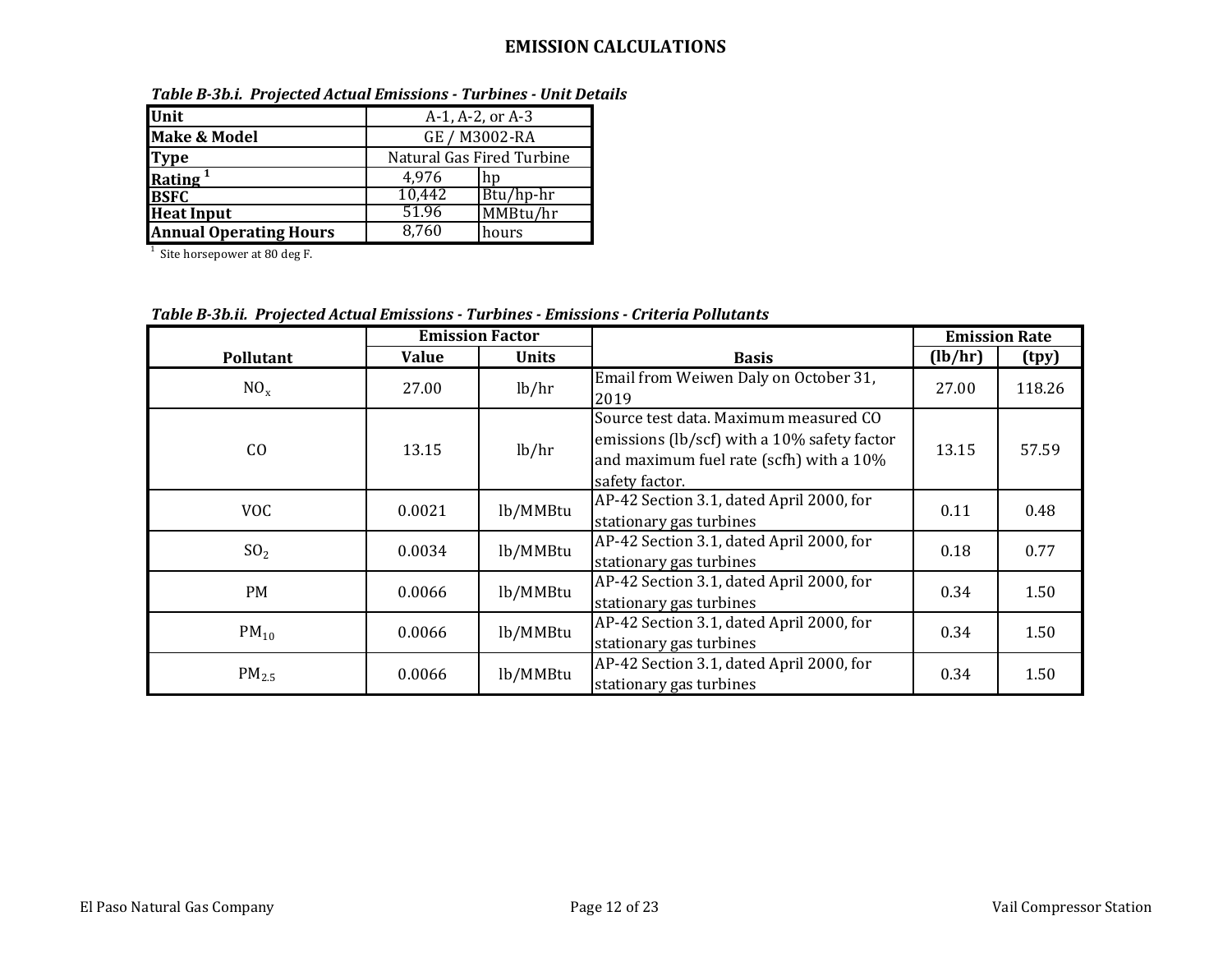| Year |                                                  | Annual Emissions (tpy) <sup>1</sup> |                 |            | <b>Rolling 24-Month Average Emissions</b><br>(tpy) |           |                 |            |  |
|------|--------------------------------------------------|-------------------------------------|-----------------|------------|----------------------------------------------------|-----------|-----------------|------------|--|
|      | <b>NOx</b>                                       | co                                  | SO <sub>2</sub> | <b>GHG</b> | <b>NOx</b>                                         | $\bf{C0}$ | SO <sub>2</sub> | <b>GHG</b> |  |
| 2010 | 2.21                                             | 0.79                                | 0.01            | 848        |                                                    |           |                 |            |  |
| 2011 | 0.17                                             | 0.05                                | 0.00            | 61         | 1.19                                               | 0.42      | 0.01            | 455        |  |
| 2012 | 5.76                                             | 1.35                                | 0.02            | 1,310      | 2.97                                               | 0.70      | 0.01            | 686        |  |
| 2013 | 4.20                                             | 1.34                                | 0.02            | 1,310      | 4.98                                               | 1.35      | 0.02            | 1,310      |  |
| 2014 | 0.00                                             | 0.00                                | 0.00            | 0          | 2.10                                               | 0.67      | 0.01            | 655        |  |
| 2015 | 0.00                                             | 0.00                                | 0.00            | $\Omega$   | 0.00                                               | 0.00      | 0.00            | $\theta$   |  |
| 2016 | 0.00                                             | 0.00                                | 0.00            | 0          | 0.00                                               | 0.00      | 0.00            | $\Omega$   |  |
| 2017 | 0.00                                             | 0.00                                | 0.00            | 0          | 0.00                                               | 0.00      | 0.00            | $\Omega$   |  |
| 2018 | 0.00                                             | 0.00                                | 0.00            | 0          | 0.00                                               | 0.00      | 0.00            | $\Omega$   |  |
| 2019 | 0.00                                             | 0.00                                | 0.00            | $\theta$   | 0.00                                               | 0.00      | 0.00            | $\Omega$   |  |
|      | Representative 24-Month Average in Last 10 Years |                                     |                 |            |                                                    | 1.35      | 0.02            | 1,310      |  |

*Table B-4a. Baseline Actual Emissions - Site-Wide*

<sup>1</sup> Pursuant to Table 3 of Air Quality Operating Permit #425, July 8, 2015.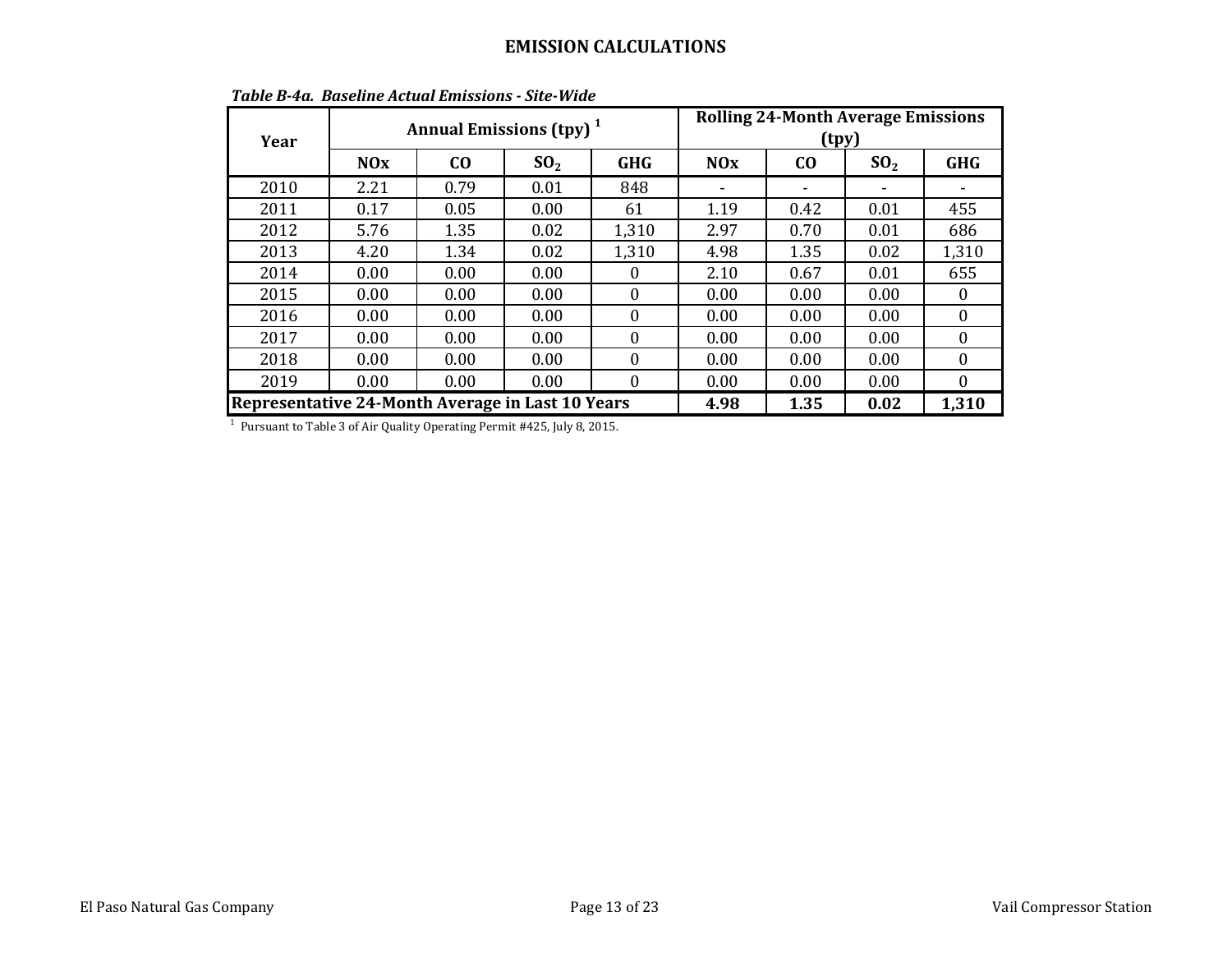| <b>Emission</b> | <b>Test</b>                        |     | <b>Fuel Flow</b> |         | <b>CO Emissions</b> | Max CO<br><b>Emissions</b> |
|-----------------|------------------------------------|-----|------------------|---------|---------------------|----------------------------|
| Unit ID         | <b>Date</b>                        | Run | (scfh)           | (lb/hr) | (lb/secf)           | (lb/hr)                    |
| $A-1$           | 2/1/2011                           | 1   | 66,134           | 4.35    | 6.58E-05            |                            |
| $A-1$           | 2/1/2011                           | 2   | 66,134           | 4.49    | 6.79E-05            |                            |
| $A-1$           | 2/1/2011                           | 3   | 66,006           | 4.57    | 6.92E-05            |                            |
| $A-2$           | 2/1/2011                           | 1   | 53,208           | 8.71    | 1.64E-04            |                            |
| $A-2$           | 2/1/2011                           | 2   | 52,716           | 8.55    | 1.62E-04            |                            |
| $A-2$           | 2/1/2011                           | 3   | 52,469           | 8.62    | 1.64E-04            |                            |
| $A-3$           | 2/1/2011                           | 1   | 52,361           | 6.32    | 1.21E-04            |                            |
| $A-3$           | 2/1/2011                           | 2   | 51,484           | 7.02    | 1.36E-04            |                            |
| $A-3$           | 2/1/2011                           | 3   | 50,975           | 7.05    | 1.38E-04            |                            |
| <b>Maximum</b>  |                                    |     | 66,134           |         | 1.64E-04            | 10.87                      |
|                 | <b>Maximum + 10% Safety Factor</b> |     | 72,747           |         | 1.81E-04            | 13.15                      |

*Table D-1. Historic CO Source Test Data*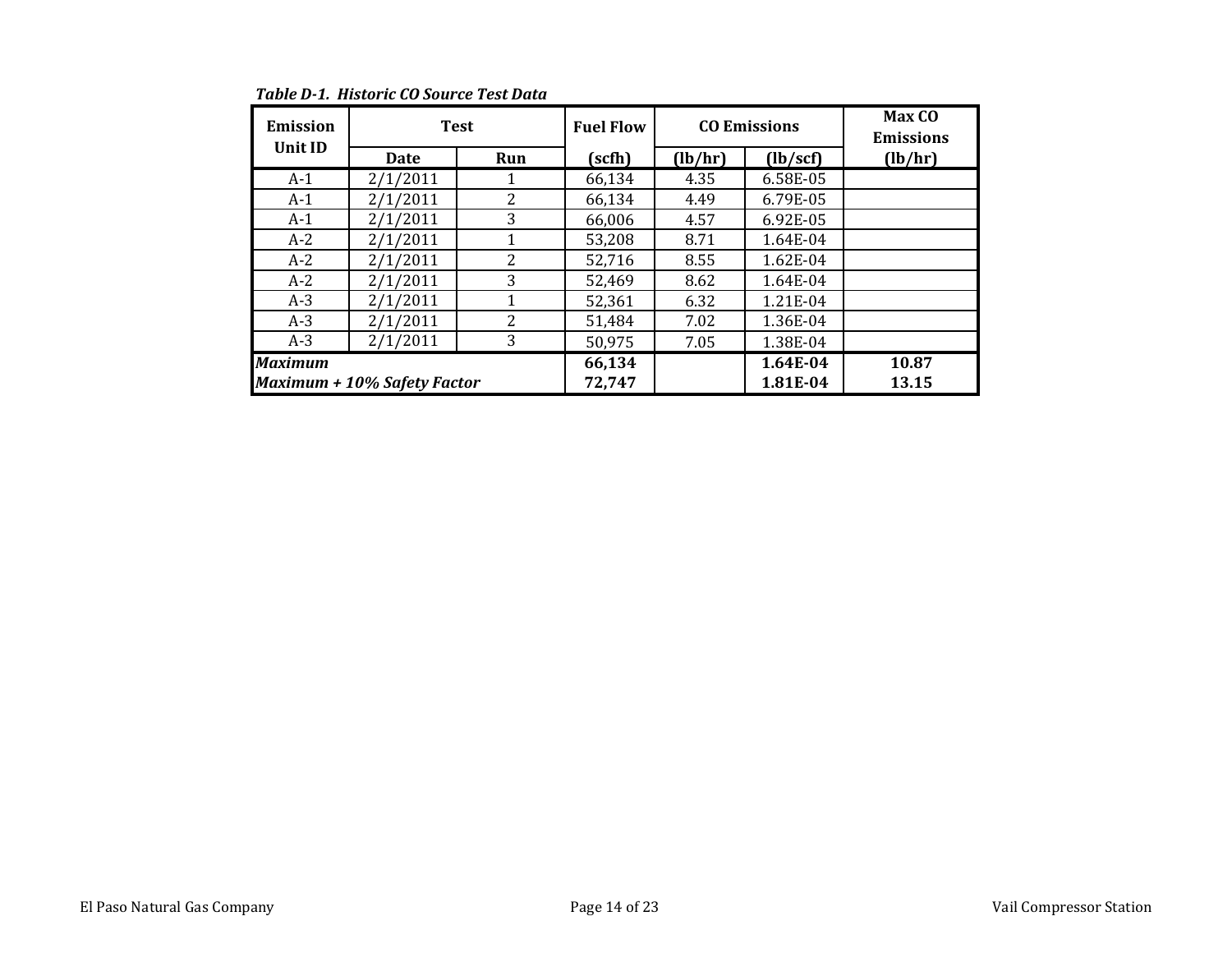| <b>Emission Unit ID</b> | Event            | <b>Volume</b><br>Vented per<br>Event <sup>1</sup><br>(Mscf/event) | Annual<br>Events <sup>1</sup><br>(event/yr) | Annual<br><b>Volume</b><br>Vented<br>(Mscf/yr) |
|-------------------------|------------------|-------------------------------------------------------------------|---------------------------------------------|------------------------------------------------|
| $A-1$                   | Unit Blowdown    | 24                                                                | 72                                          | 1,728                                          |
| $A-2$                   | Unit Blowdown    | 24                                                                | 72                                          | 1,728                                          |
| $A-3$                   | Unit Blowdown    | 24                                                                | 72                                          | 1,728                                          |
| Station                 | Blowdown         | 289                                                               | 6                                           | 1,733                                          |
| <b>Station</b>          | Pipeline Pigging | 10                                                                | 8                                           | 80                                             |
| <b>Total</b>            |                  |                                                                   |                                             | 6,997                                          |

*Table E-1a. Potential to Emit - SSM - Details*

<sup>1</sup> Facility estimates.

*Table E-1b. Potential to Emit - SSM - Emissions*

|                  | Content   | Emissions $1, 2$ |
|------------------|-----------|------------------|
| <b>Pollutant</b> | (lb/secf) | (tpy)            |
| VOC              | 0.00023   | 0.80             |
| <b>HAP</b>       | 0.00000   | 0.002            |
| CO <sub>2</sub>  | 0.00012   | 0.42             |
| $\rm CH_{4}$     | 0.03883   | 136              |
| GHG              |           | 3,397            |

GHG  $\overline{G}_{1}$   $\overline{G}_{2}$  and CH<sub>4</sub> emission factors are from Table B-2g (weight of component per volume of gas).

<sup>2</sup> GHG Tons = SSM CO<sub>2</sub> Emissions + (SSM CH<sub>4</sub> Emissions x GWP of 25 )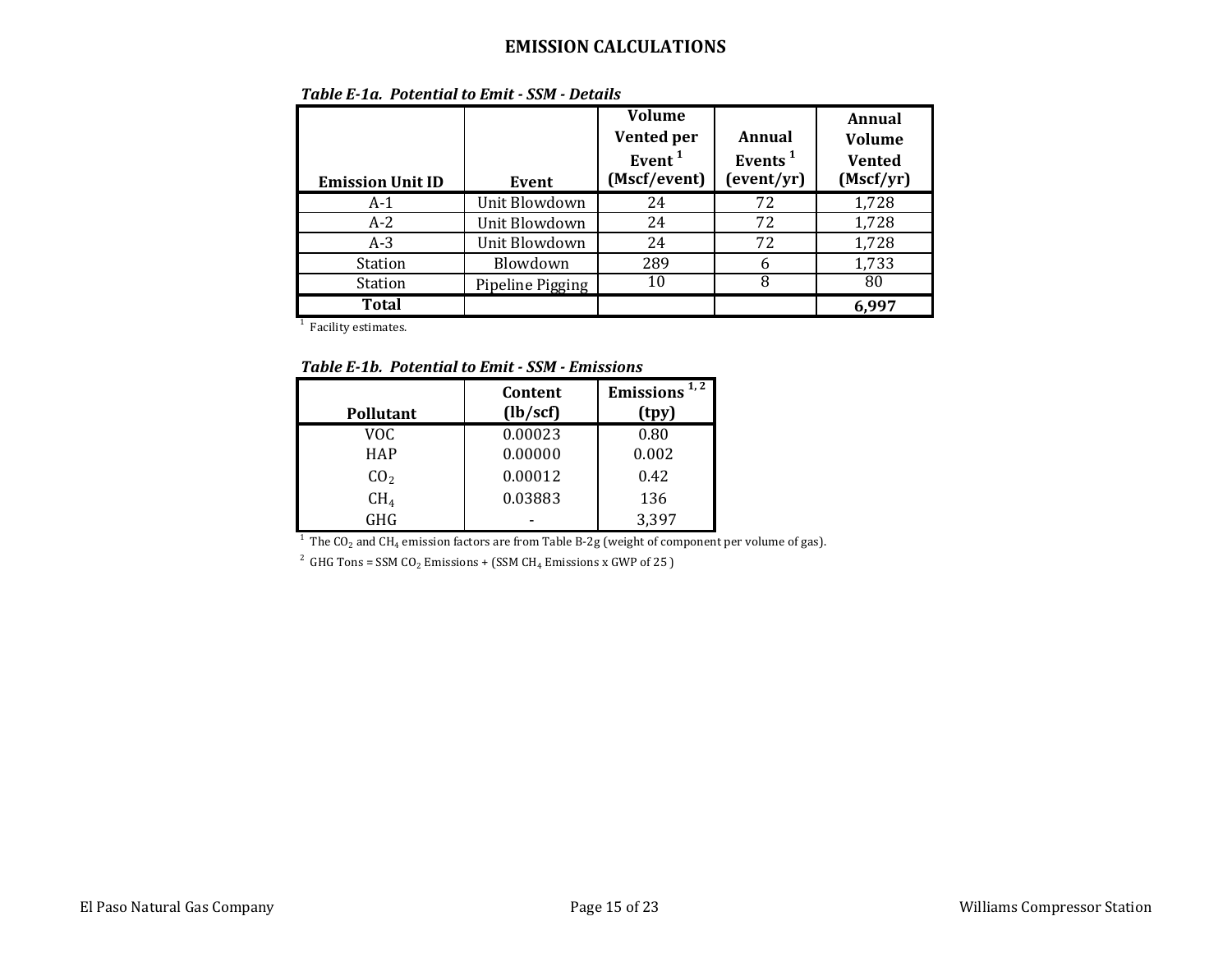| <b>Stream</b> | <b>Tagname</b>  | Content<br>(mole %) | <b>Molecular</b><br>Weight<br>(lb/lbmol) | <b>Weight in 100</b><br><b>Moles</b><br>(lb) | Content<br>$(wt\%)$ |
|---------------|-----------------|---------------------|------------------------------------------|----------------------------------------------|---------------------|
| 1             | C6Plus          | 0.0002%             | 86.18                                    | 0.02                                         | 0.001%              |
| 1             | CO <sub>2</sub> | 0.11%               | 44.01                                    | 4.71                                         | 0.28%               |
| 1             | Ethane          | 3.29%               | 30.07                                    | 98.88                                        | 5.89%               |
| 1             | <b>IButane</b>  | $0.006\%$           | 58.12                                    | 0.34                                         | 0.020%              |
| 1             | <b>IPentane</b> | 0.0010%             | 72.15                                    | 0.07                                         | 0.004%              |
| 1             | Methane         | 94.83%              | 16.04                                    | 1,521.15                                     | 90.67%              |
| 1             | <b>NButane</b>  | 0.011%              | 58.12                                    | 0.62                                         | 0.037%              |
| 1             | NPentane        | 0.0008%             | 72.15                                    | 0.06                                         | 0.003%              |
| 1             | Nitrogen        | 1.57%               | 28.01                                    | 44.11                                        | 2.63%               |
| 1             | Propane         | 0.18%               | 44.10                                    | 7.80                                         | 0.46%               |
| <b>Totals</b> |                 | 100%                |                                          | 1,677.76                                     | 100%                |

## *Table B-REF. Gas Quality Report <sup>1</sup>*

 $^{\rm 1}$  Average of gas analyses performed 7/4/19 - 7/9/19 provided by Weiwen Daly, Kinder Morgan, via email on July 11, 2019.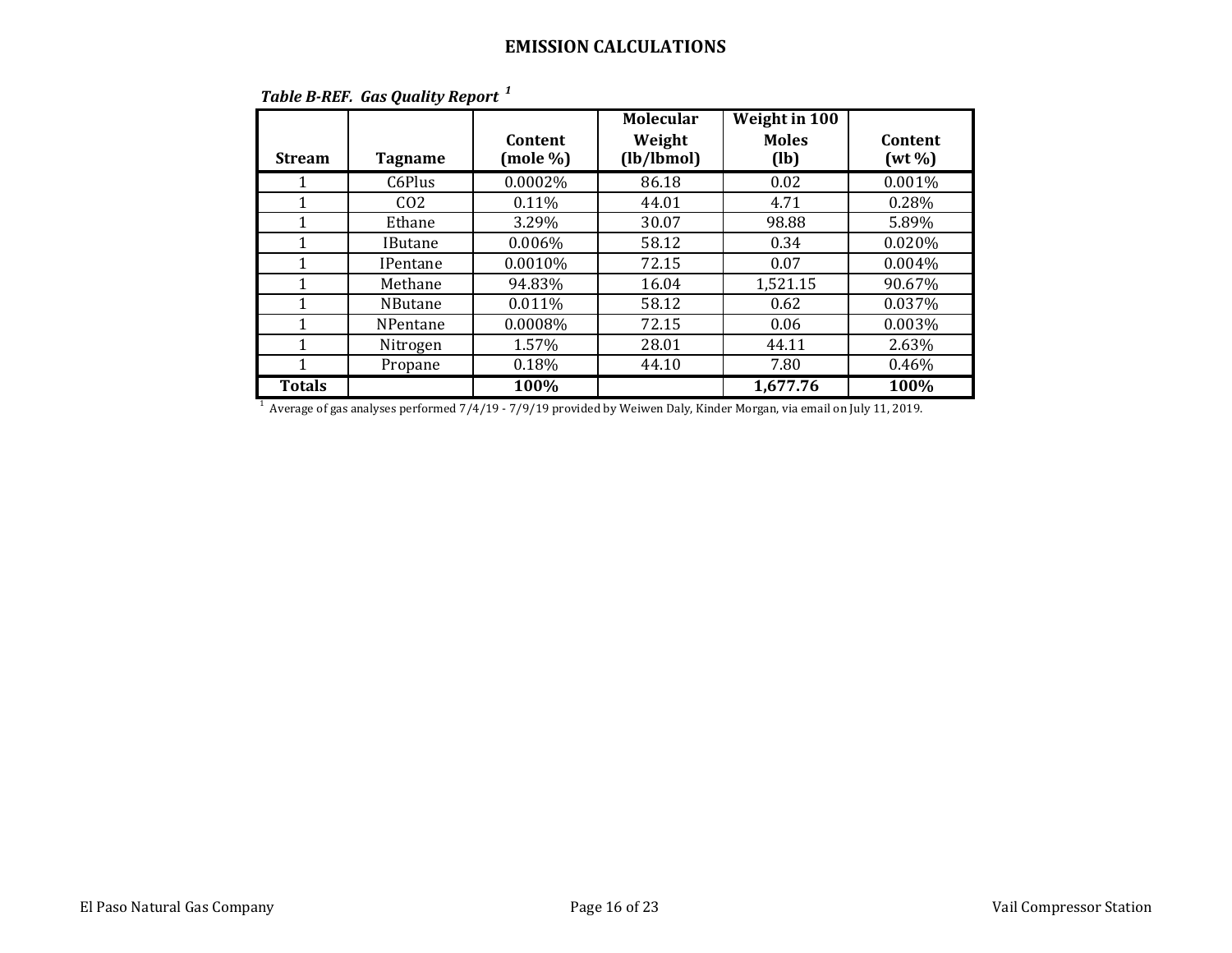|               | <b>Emission</b>       |      | <b>Exhaust</b><br>Height |                   | <b>Exhaust</b><br><b>Diameter</b> |                  | <b>Exhaust</b><br><b>Velocity</b> |            | <b>Exhaust</b><br><b>Temperature</b> |
|---------------|-----------------------|------|--------------------------|-------------------|-----------------------------------|------------------|-----------------------------------|------------|--------------------------------------|
| Model ID      | Unit                  | (ft) | (m)                      | (f <sup>t</sup> ) | (m)                               | $({\rm ft/sec})$ | (m/sec)                           | $(\deg F)$ | $(\deg K)$                           |
| A1            | <b>GE</b><br>M3002-RA | 51   | 15.54                    | 6                 | 1.83                              | 99.47            | 30.32                             | 550        | 560.93                               |
| A2            | GE<br>M3002-RA        | 51   | 15.54                    | 6                 | 1.83                              | 99.47            | 30.32                             | 550        | 560.93                               |
| A3            | GE<br>M3002-RA        | 51   | 15.54                    | 6                 | 1.83                              | 99.47            | 30.32                             | 550        | 560.93                               |
| <b>GENSET</b> | Aux-1                 | 8.27 | 2.52                     | 2                 | 0.61                              | 37.2             | 11.34                             | 996.8      | 809.15                               |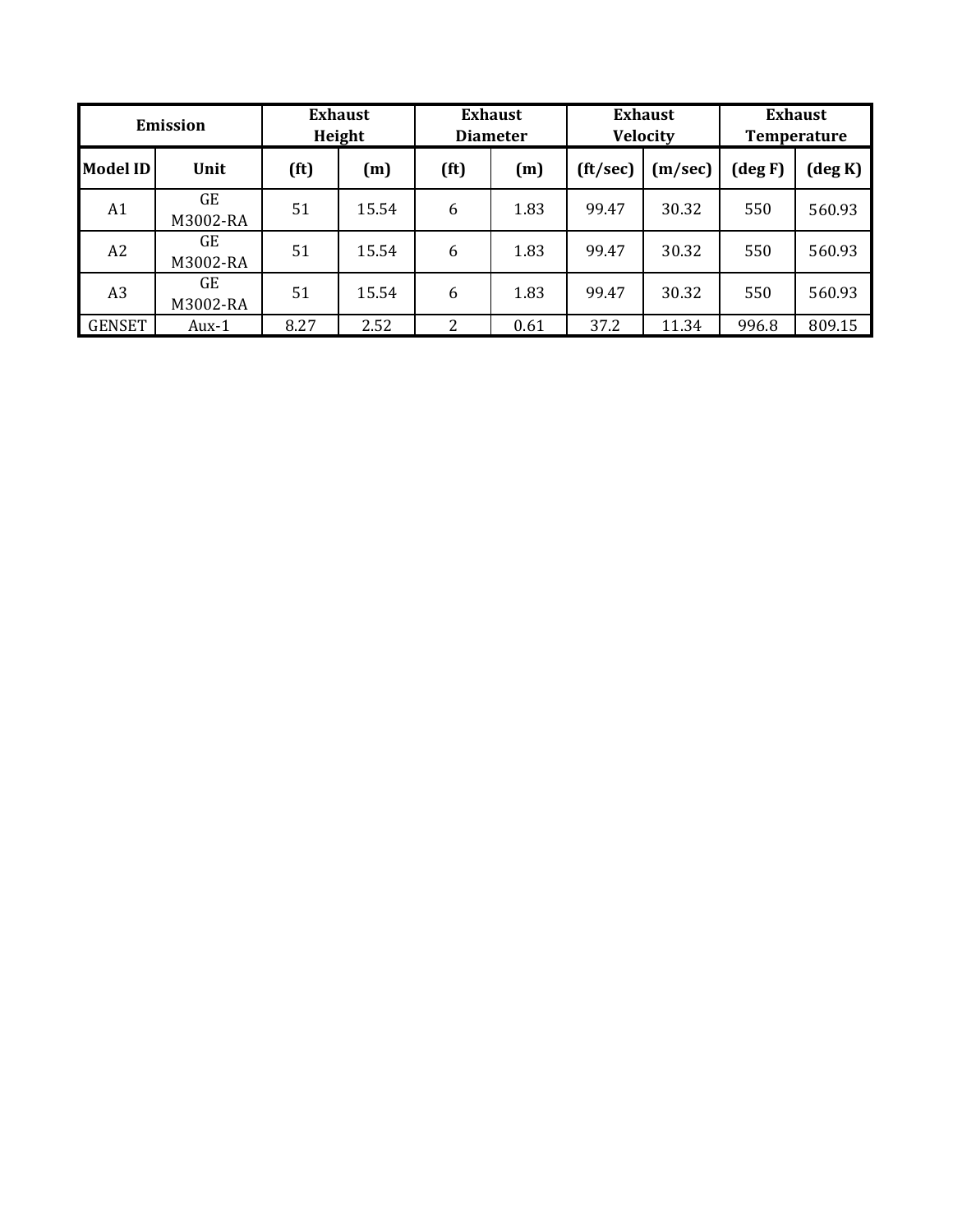|                 |               |               |                     | Significant Impact/NAA0S Analysis |                   |                           |        |         | <b>PSD Increment</b> |       |
|-----------------|---------------|---------------|---------------------|-----------------------------------|-------------------|---------------------------|--------|---------|----------------------|-------|
|                 | <b>Source</b> |               | <b>CO Emissions</b> |                                   |                   | NO <sub>2</sub> Emissions |        |         | <b>NO2 Emissions</b> |       |
|                 |               |               | <b>Short-Term</b>   |                                   | <b>Short-Term</b> |                           |        | Annual  | Annual               |       |
| <b>Model ID</b> | Unit          | (lb/hr)       | (g/sec)             | <b>Calculated</b>                 | Modeled           | (g/sec)                   | (tpy)  | (g/sec) | (lb/hr)              | (tpy) |
| A1              | Turbine A-1   | 13.15<br>1.66 |                     | 41.25                             | 41.25             | 5.20                      | 180.68 | 5.20    | TBD                  | TBD   |
| A2              | Turbine A-2   | 13.15         | 1.66                | 41.25                             | 41.25             | 5.20                      | 180.68 | 5.20    | TBD                  | TBD   |
| A <sub>3</sub>  | Turbine A-3   | 13.15<br>1.66 |                     | 41.25                             | 41.25             | 5.20                      | 180.68 | 5.20    | TBD                  | TBD   |
| GENSET          | eGen Aux-1    | 8.87          | 1.12                | 4.43                              | 0.25              | 0.03                      | 1.11   | 0.03    | TBD                  | TBD   |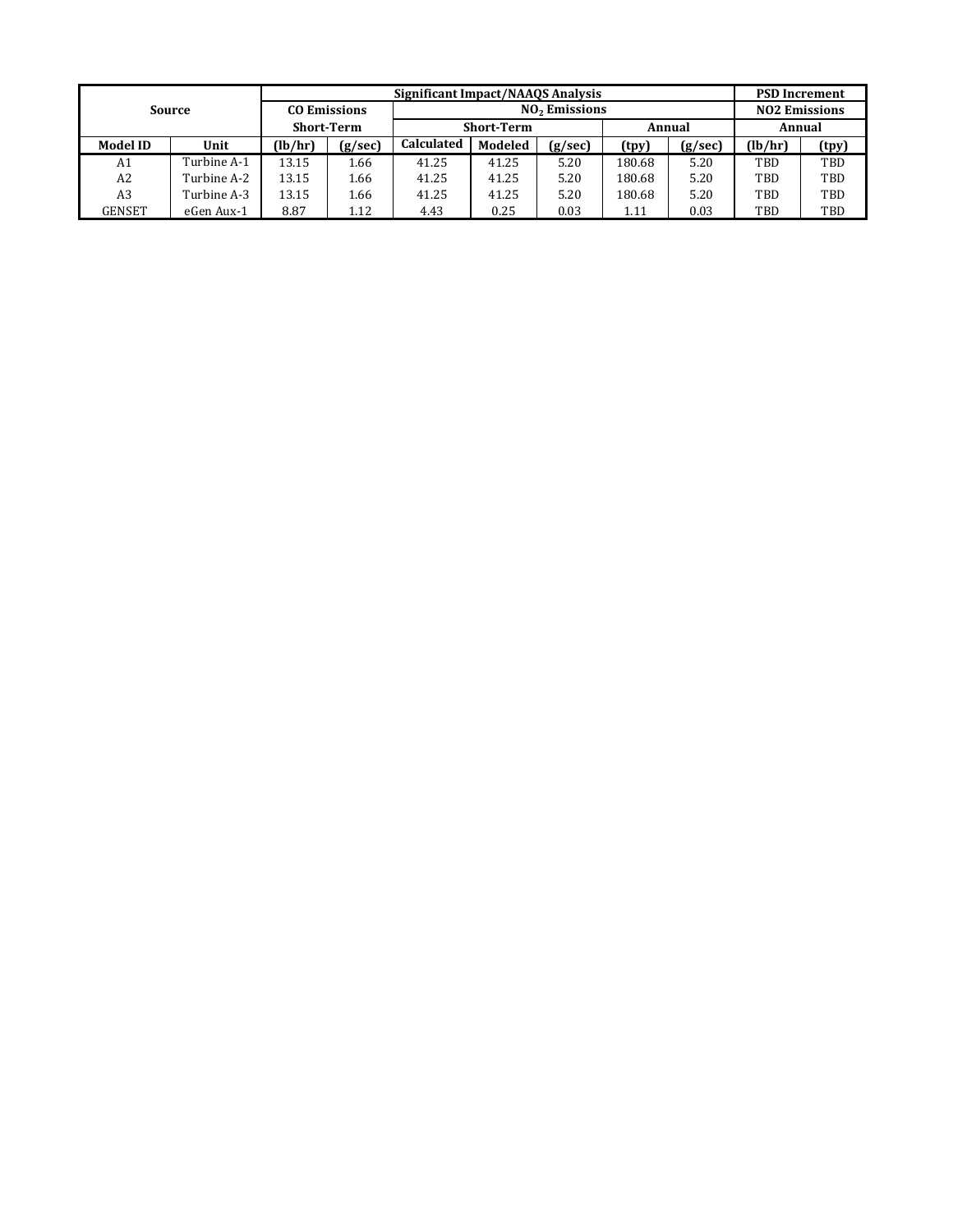|                      | 1-hr Averaging Period Modeled Concentrations |         |                               |           | $1-h$         |
|----------------------|----------------------------------------------|---------|-------------------------------|-----------|---------------|
| Model<br><b>Year</b> |                                              |         | A-1 & A-2 A-1 & A-3 A-2 & A-3 | Max       | Model<br>Year |
| $2014 -$<br>2018     | 381.090                                      | 381.088 | 381,088                       | A-1 & A-2 | 2014          |

|               | 1-hr Averaging Period Modeled Concentrations |          |          |             |
|---------------|----------------------------------------------|----------|----------|-------------|
| Model<br>Year | A-1 & A-2   A-1 & A-3   A-2 & A-3            | Max      |          |             |
| 2014          | 375.13                                       | 375.13   | 375.14   | $A-2 & A-3$ |
| 2015          | 381.090                                      | 381.088  | 381.088  | $A-1 & A-2$ |
| 2016          | 353.849                                      | 353.848  | 353,848  | $A-1 & A-2$ |
| 2017          | 376.107                                      | 376.105  | 376.104  | $A-1 & A-2$ |
| 2018          | 380.1291                                     | 380.1285 | 380.1288 | $A-1 & A-2$ |

|                      |         |         | 1-hr Averaging Period Modeled Concentrations |                   |               |         |         | 1-hr Averaging Period Modeled Concentrations |                 |               | 8-hr Averaging Period Modeled Concentrations |             |                     |             |               |             | <b>Annual Averaging Period Modeled Concentrations</b> |             |             |
|----------------------|---------|---------|----------------------------------------------|-------------------|---------------|---------|---------|----------------------------------------------|-----------------|---------------|----------------------------------------------|-------------|---------------------|-------------|---------------|-------------|-------------------------------------------------------|-------------|-------------|
| <b>Aodel</b><br>Year |         |         | A-1 & A-2   A-1 & A-3   A-2 & A-3            | Max               | Model<br>Year |         |         | A-1 & A-2   A-1 & A-3   A-2 & A-3            | Max             | Model<br>Year | $A-1 & A-2$                                  | $A-1 & A-3$ | $A-2 & A-3$         | Max         | Model<br>Year | $A-1 & A-2$ | $A-1 & A-3$                                           | $A-2 & A-3$ | Max         |
| 2014-<br>2018        | 381,090 | 381.088 |                                              | 381,088 A-1 & A-2 | 2014          | 375.13  | 375.13  | 375.14                                       | $A - 2 & A - 3$ | 2014          | 85.396                                       | 85.397      | 85.399              | $A-2 & A-3$ | 2014          | 10.6091     | 10,6085                                               | 10.60       | $A-1 & A-2$ |
|                      |         |         |                                              |                   | 2015          | 381.090 | 381,088 | 381,088                                      | $A-1 & A-2$     | 2015          | 123.845                                      | 123.846     | 123.847             | $A-2 & A-3$ | 2015          | 9.1505      | 9.15                                                  | 9.14        | $A-1 & A-2$ |
|                      |         |         |                                              |                   | 2016          | 353,849 | 353.848 | 353,848                                      | $A-1 & A-2$     | 2016          | 93.218                                       | 93.2186     | 93.2194             | $A-2 & A-3$ | 2016          | 9.3302      | 9.329                                                 | 9.32        | $A-1 & A-2$ |
|                      |         |         |                                              |                   | 2017          | 376.107 | 376.105 | 376.104                                      | $A-1 & A-2$     | 2017          | 129,56784                                    | 129,5676    | 129.56779           | $A-1 & A-2$ | 2017          | 10.9051     | 10.904                                                | 10.89       | $A-1 & A-2$ |
|                      |         |         |                                              |                   | 2018          |         |         | 380.1291 380.1285 380.1288                   | $A-1 & A-2$     | 2018          | 99,850960                                    |             | 99.853200 99.855460 | $A-2 & A-3$ | 2018          | 11.1165     | 11.1157                                               | 11.10       | $A-1 & A-2$ |
|                      |         |         |                                              |                   |               |         |         |                                              |                 |               |                                              |             |                     |             |               |             |                                                       |             |             |

|               |                                   |         | 1-hr Averaging Period Modeled Concentrations |             |               | 8-hr Averaging Period Modeled Concentrations |             |             |             |               |             |             | <b>Annual Averaging Period Modeled Concentrations</b> |             |
|---------------|-----------------------------------|---------|----------------------------------------------|-------------|---------------|----------------------------------------------|-------------|-------------|-------------|---------------|-------------|-------------|-------------------------------------------------------|-------------|
| Vodel<br>Year | A-1 & A-2   A-1 & A-3   A-2 & A-3 |         |                                              | Max         | Model<br>Year | $A-1 & A-2$                                  | $A-1 & A-3$ | $A-2 & A-3$ | Max         | Model<br>Year | $A-1 & A-2$ | $A-1 & A-3$ | $A-2 & A-3$                                           | Max         |
| 2014          | 375.13                            | 375.13  | 375.14                                       | $A-2 & A-3$ | 2014          | 85.396                                       | 85.397      | 85.399      | $A-2 & A-3$ | 2014          | 10.6091     | 10,6085     | 10.60                                                 | $A-1 & A-2$ |
| 2015          | 381.090                           | 381.088 | 381,088                                      | $A-1 & A-2$ | 2015          | 123.845                                      | 123,846     | 123.847     | $A-2 & A-3$ | 2015          | 9.1505      | 9.15        | 9.14                                                  | $A-1 & A-2$ |
| 2016          | 353.849                           | 353.848 | 353,848                                      | $A-1 & A-2$ | 2016          | 93.218                                       | 93.2186     | 93.2194     | $A-2 & A-3$ | 2016          | 9.3302      | 9.329       | 9.32                                                  | $A-1 & A-2$ |
| 2017          | 376.107                           | 376.105 | 376.104                                      | $A-1 & A-2$ | 2017          | 129.56784                                    | 129,5676    | 129.56779   | $A-1 & A-2$ | 2017          | 10.9051     | 10.904      | 10.89                                                 | $A-1 & A-2$ |
| 2018          |                                   |         | 380.1291 380.1285 380.1288                   | $A-1 & A-2$ | 2018          | 99.850960                                    | 99.853200   | 99.855460   | $A-2 & A-3$ | 2018          | 11.1165     | 11.1157     | 11.10                                                 | $A-1 & A-2$ |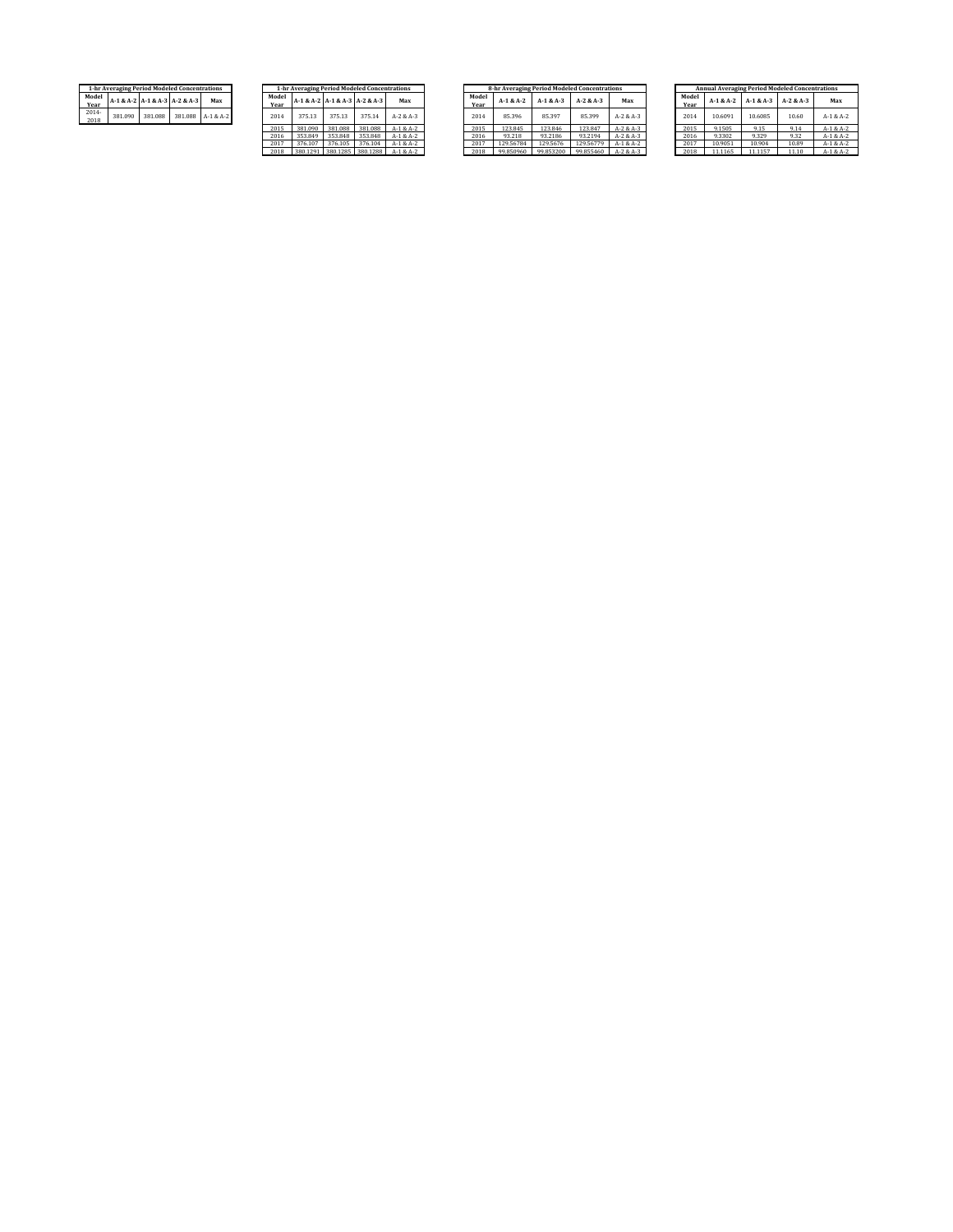|                                         |                |         |                  | <b>Distance</b> | $NO_x$   |                          |                |                          |                          |                |                   |
|-----------------------------------------|----------------|---------|------------------|-----------------|----------|--------------------------|----------------|--------------------------|--------------------------|----------------|-------------------|
|                                         |                |         |                  | to EPNG         | Emission |                          |                | <b>Exhaust</b>           | <b>Exhaust</b>           | <b>Exhaust</b> | <b>Exhaust</b>    |
|                                         | Model          |         | UTM Location (m) | Vail            | Rates    |                          | Source         | Height                   | Temp.                    | Velocity       | <b>Diameter</b>   |
| <b>Source</b>                           | ID             | East    | <b>North</b>     | (km)            | (tpy)    | Q/d                      | Modeled?       | (f <sup>t</sup> )        | (deg F)                  | (fps)          | (f <sup>t</sup> ) |
| Granite Construction - Swan Road        |                |         |                  |                 |          |                          |                |                          |                          |                |                   |
|                                         | 5              | 510,989 | 3,549,248        | 7.10            | 47.97    | 6.76                     | Yes            | 16                       | 213                      | 81.55          | 3.26              |
| Los Reales Landfill                     | 40             | 511,399 | 3,553,697        | 8.80            | 1.40     | 0.16                     | Yes            | 35.9                     | 681.0                    | 33.1           | 2.90              |
| Vulcan Asphalt - Black Angus            | $\overline{7}$ | 524,405 | 3,555,491        | 10.04           | 86.00    | 8.57                     | Yes            | TBD                      | 215.0                    | TBD            | 2.73              |
| Raytheon                                | 33             | 506,879 | 3,550,929        | 11.49           | 8.41     | 0.73                     | Yes            | 27.1                     | 182.0                    | 32.4           | 1.40              |
| Raytheon                                | 26             | 505,775 | 3,551,791        | 12.80           | 7.38     | 0.58                     | Yes            | 27.1                     | 182.0                    | 32.4           | 1.40              |
| Raytheon                                | 25             | 505,669 | 3,551,946        | 12.95           | 2.40     | 0.19                     | Yes            | 27.1                     | 182.0                    | 32.4           | 1.40              |
| Raytheon                                | 21             | 505,603 | 3,551,782        | 12.96           | 1.70     | 0.13                     | Yes            | 27.1                     | 182.0                    | 32.4           | 1.40              |
| Davis-Monthan AFB AZ                    | 34             | 511.015 | 3,558,882        | 13.06           | 27.19    | 2.08                     | Yes            | 35.6                     | 313.0                    | 31.4           | 2.30              |
| Raytheon                                | 24             | 505,547 | 3,552,332        | 13.19           | 1.15     | 0.09                     | Yes            | 27.1                     | 182.0                    | 32.4           | 1.40              |
| <b>TEP IGS</b>                          | $\mathbf{1}$   | 509,448 | 3,557,910        | 13.20           |          | ÷,                       | Yes            | 160.0                    | 628.7                    | 95.1           | 7.40              |
| <b>TEP IGS</b>                          | $\overline{2}$ | 509.448 | 3,557,910        | 13.20           |          | ÷                        | Yes            | 160.0                    | 628.7                    | 95.10          | 7.40              |
| <b>TEP IGS</b>                          | 3              | 509,448 | 3,557,910        | 13.20           |          | $\overline{\phantom{a}}$ | Yes            | 160.0                    | 576.6                    | 84.61          | 9.10              |
| <b>TEP IGS</b>                          | $\overline{4}$ | 509,448 | 3,557,910        | 13.20           |          |                          | Yes            | 160.0                    | 576.6                    | 84.61          | 9.10              |
| Raytheon                                | 20             | 505,488 | 3,552,237        | 13.22           | 1.77     | 0.13                     | Yes            | 27.1                     | 182.0                    | 32.35          | 1.40              |
| Raytheon                                | 22             | 505,460 | 3,552,172        | 13.22           | 1.85     | 0.14                     | Yes            | 27.1                     | 182.0                    | 32.35          | 1.40              |
| Raytheon                                | 27             | 505,336 | 3,552,017        | 13.29           | 1.06     | 0.08                     | Yes            | 27.1                     | 182.0                    | 32.35          | 1.40              |
| Raytheon                                | 23             | 505,373 | 3,552,175        | 13.31           | 0.83     | 0.06                     | Yes            | 27.1                     | 182.0                    | 32.35          | 1.40              |
| Raytheon                                | 29             | 505,127 | 3,552,339        | 13.59           | 2.76     | 0.20                     | Yes            | 27.1                     | 182.0                    | 32.35          | 1.40              |
| Raytheon                                | 28             | 504,831 | 3,552,160        | 13.81           | 2.76     | 0.20                     | Yes            | 27.1                     | 182.0                    | 32.35          | 1.40              |
| Raytheon                                | 32             | 504,428 | 3,552,008        | 14.15           | 0.88     | 0.06                     | Yes            | 27.1                     | 182.0                    | 32.35          | 1.40              |
| Raytheon                                | 30             | 504,262 | 3,552,175        | 14.36           | 3.61     | 0.25                     | Yes            | 27.1                     | 182.0                    | 32.35          | 1.40              |
| Raytheon                                | 31             | 504,269 | 3,552,327        | 14.40           | 4.60     | 0.32                     | Yes            | 27.1                     | 182.0                    | 32.35          | 1.40              |
| Learjet Inc - Tucson Facility           | 38             | 504,338 | 3,553,139        | 14.61           | 1.97     | 0.13                     | Yes            | 41.6                     | 73.0                     | 45.05          | 4.50              |
| SFPP-LP - Tucson Terminal               | 35             | 508,458 | 3,560,297        | 15.68           | 4.36     | 0.28                     | Yes            | 30.3                     | 151.0                    | 6.85           | 1.30              |
| University of Arizona                   | 18             | 504,581 | 3,565,981        | 22.55           | 29.91    | 1.33                     | Yes            | 64.0                     | 407.0                    | 35.19          | 3.30              |
| University of Arizona                   | 19             | 504,849 | 3,567,169        | 23.37           | 19.72    | 0.84                     | Yes            | 64.0                     | 407.0                    | 35.19          | 3.30              |
| <b>ASARCO - Mission Complex</b>         | 17             | 495.213 | 3,540,058        | 24.02           | 88.00    | 3.66                     | Yes            | 64.6                     | 216.0                    | 39.36          | 5.20              |
| TEP - DeMoss Petrie Generating          | 39             | 500,738 | 3,568,397        | 26.83           | 1.57     | 0.06                     | Yes            | 85.5                     | 565.0                    | 67.33          | 9.30              |
| Freeport-McMoRan Sierrita               | 16             | 490,110 | 3,526,678        | 34.95           | 134.73   | 3.86                     | Yes            | 64.6                     | 216.0                    | 39.36          | 5.20              |
| Vulcan Materials - Orange Grove         | 9              | 494,697 | 3,576,562        | 36.97           | 14.78    | 0.40                     | Yes            | 13.0                     | 215.0                    | 54.76          | 3.35              |
| Vulcan Materials - Marana               | 8              | 524,334 | 3,585,099        | 37.83           | 19.00    | 0.50                     | Yes            | 14.0                     | 299.0                    | 41.00          | 4.50              |
| TEP - North Loop Generating             | 37             | 488,118 | 3,584,767        | 47.49           | 3.66     | 0.08                     | Yes            | 85.5                     | 565.0                    | 67.33          | 9.30              |
| <b>CalPortland Rillito Cement</b>       | 11             | 485,771 | 3,585,944        | 49.89           | 1.131.23 | 22.67                    | Yes            | 161.7                    | 309.0                    | 69.063         | 7.2               |
| CalPortland Rillito Cement              | 10             | 485,771 | 3,585,944        | 49.89           | 1,063.57 | 21.32                    | Yes            | 161.7                    | 309.0                    | 69.063         | 7.2               |
| <b>CalPortland Rillito Cement</b>       | 12             | 485,771 | 3,585,944        | 49.89           | 7.00     | 0.14                     | Yes            | 25.9                     | 296.0                    | 54.858         | 2.8               |
| <b>CalPortland Rillito Cement</b>       | 14             | 485,771 | 3,585,944        | 49.89           | 0.03     | 0.00                     | Yes            | 39.7                     | 370.0                    | 25.569         | 1.9               |
| CalPortland Rillito Cement              | 13             | 485,771 | 3,585,944        | 49.89           | 0.01     | 0.00                     | Yes            | 39.7                     | 370.0                    | 25.569         | 1.9               |
| <b>Granite Construction - Tangerine</b> | 6              | 483,206 | 3,587,463        | 52.72           | 57.28    | 1.09                     | N <sub>o</sub> | $\overline{\phantom{a}}$ | $\overline{\phantom{a}}$ | ÷,             |                   |
| Marana Landfill                         | 41             | 473,665 | 3,586,143        | 58.57           | 0.16     | 0.00                     | No             | $\sim$                   | ÷,                       | $\sim$         |                   |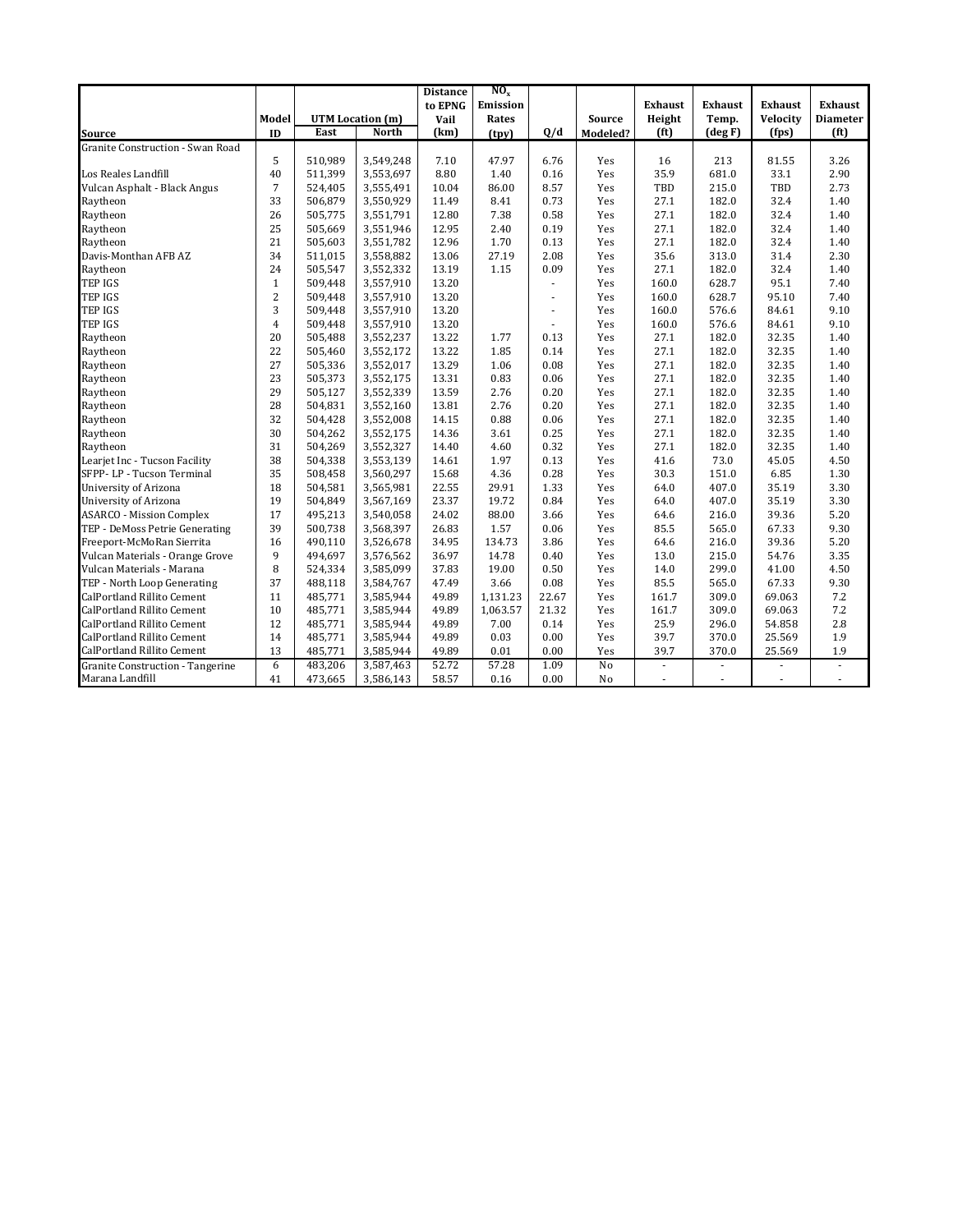|                              |                     |                 |                                                                   | <b>SIL Analysis</b>                                                               |                                  |                                                                                                |                                                     | NAAQS Analysis <sup>4</sup>                                                                                  |                               |                                              |
|------------------------------|---------------------|-----------------|-------------------------------------------------------------------|-----------------------------------------------------------------------------------|----------------------------------|------------------------------------------------------------------------------------------------|-----------------------------------------------------|--------------------------------------------------------------------------------------------------------------|-------------------------------|----------------------------------------------|
| Pollutant                    | Averaging<br>Period | Modeled<br>Year | Maximum<br>Modeled<br>Concentration <sup>1</sup><br>$(\mu g/m^3)$ | Significant<br>Impact<br>Level <sup><math>2,3</math></sup> (SIL)<br>$(\mu g/m^3)$ | Concentration<br>$<$ SIL?        | <b>Maximum</b><br>Modeled<br>Concentration <sup>2</sup><br>GLC <sub>max</sub><br>$(\mu g/m^3)$ | <b>Background</b><br>Concentration<br>$(\mu g/m^3)$ | <b>Maximum Impact</b><br>(Modeled<br>Concentration +<br><b>Background</b><br>Concentration)<br>$(\mu g/m^3)$ | <b>NAAQS</b><br>$(\mu g/m^3)$ | Concentration<br>$<$ NAAQS?                  |
|                              | 1-Hour              | 2014-2018       | 38.00                                                             | 7.5                                                                               | <b>No</b>                        | 67.14                                                                                          | 70.20                                               | 137.34                                                                                                       | 188                           | Yes, Compliance<br>Demonstration<br>Complete |
| NO <sub>2</sub> <sup>3</sup> |                     | 2014<br>2015    | 0.76<br>0.65                                                      |                                                                                   | Yes, Compliance                  |                                                                                                |                                                     |                                                                                                              |                               |                                              |
|                              | Annual              | 2016            | 0.78                                                              | $\mathbf{1}$                                                                      | Demonstration                    |                                                                                                |                                                     |                                                                                                              | 100                           |                                              |
|                              |                     | 2017            | 0.73                                                              |                                                                                   | Complete                         |                                                                                                |                                                     |                                                                                                              |                               |                                              |
|                              |                     | 2018            | 0.68                                                              |                                                                                   |                                  |                                                                                                |                                                     |                                                                                                              |                               |                                              |
|                              |                     | 2014            | 166.76                                                            |                                                                                   |                                  |                                                                                                |                                                     |                                                                                                              |                               |                                              |
|                              |                     | 2015            | 169.63                                                            |                                                                                   | Yes, Compliance                  |                                                                                                |                                                     |                                                                                                              |                               |                                              |
|                              | 1-Hour              | 2016            | 179.39                                                            | 2,000                                                                             | Demonstration                    |                                                                                                |                                                     |                                                                                                              | 40,000                        |                                              |
|                              |                     | 2017            | 177.62                                                            |                                                                                   | Complete                         |                                                                                                |                                                     |                                                                                                              |                               |                                              |
| CO                           |                     | 2018            | 181.81                                                            |                                                                                   |                                  |                                                                                                |                                                     |                                                                                                              |                               |                                              |
|                              |                     | 2014            | 99.65                                                             |                                                                                   |                                  |                                                                                                |                                                     |                                                                                                              |                               |                                              |
|                              | 8-Hour              | 2015            | 94.29<br>82.79                                                    | 500                                                                               | Yes, Compliance<br>Demonstration |                                                                                                |                                                     |                                                                                                              | 10,000                        |                                              |
|                              |                     | 2016<br>2017    | 87.68                                                             |                                                                                   | Complete                         |                                                                                                | $\qquad \qquad -$                                   | $-$                                                                                                          |                               |                                              |
|                              |                     | 2018            | 90.44                                                             |                                                                                   |                                  |                                                                                                |                                                     |                                                                                                              |                               |                                              |

2018 90.44<br><sup>1</sup> SIL Model Results are H1H for all pollutant and averaging period combinations<br><sup>2</sup> Maximum model result for NO2 1-hour Full NAAQS is H8H value because NO2 1-hour NAAQS compliance is based on 98th percentile d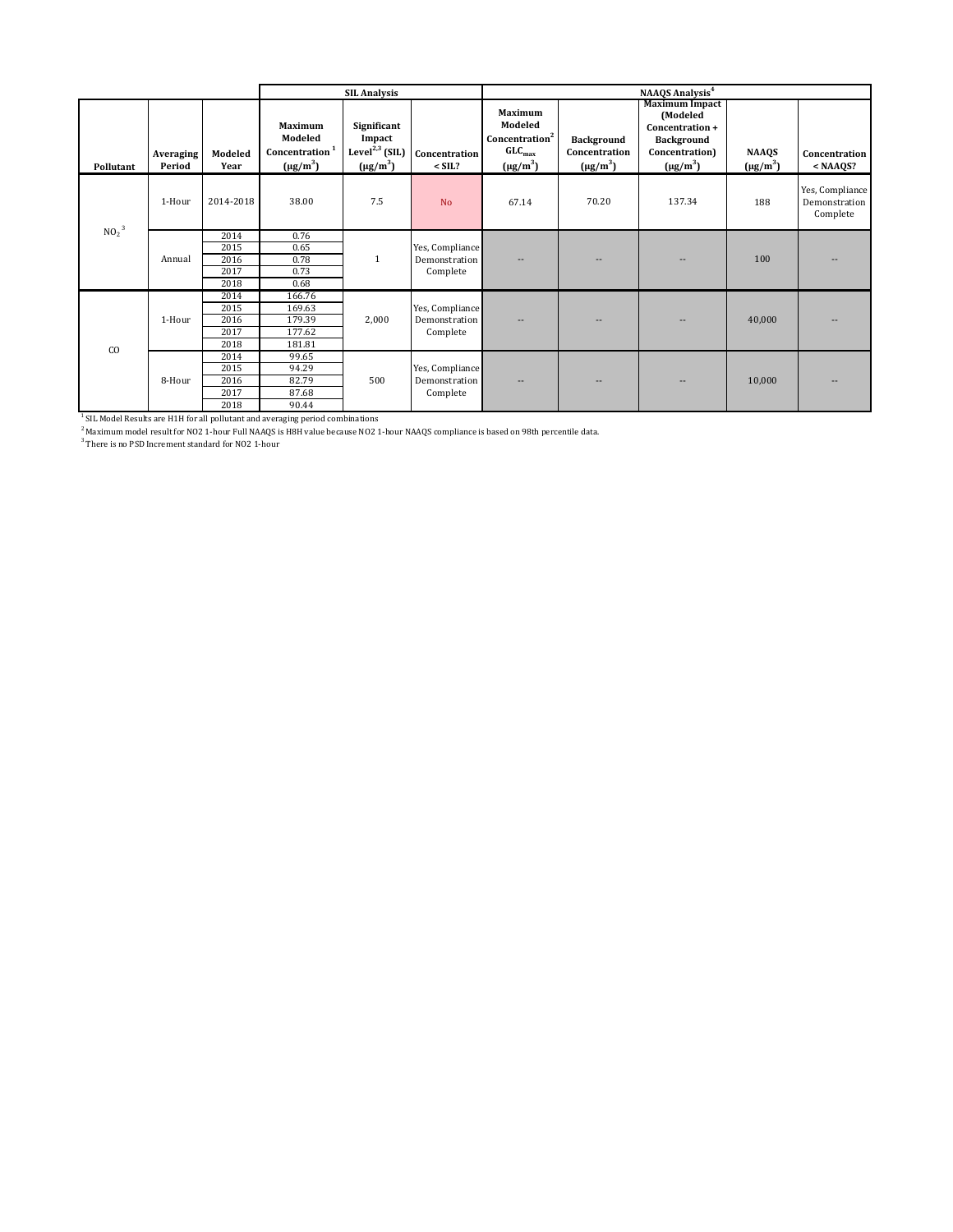|                                                 |  | Local Ste Kame Address New Your Packment Name Duranton Description Policeatodon's Date of Measurer Gertficentes Indiana Value Fourth Maximum Value Archives Measure Make First Maximum Value First Maximum Date First Maximum |  |       |  |                                                             |  |  |                                                                                                            |                       | Sith Personalle 75th Personalle 90th Personalle 95th Personalle 98th Personalle 99th Personalle |  |  |  |
|-------------------------------------------------|--|-------------------------------------------------------------------------------------------------------------------------------------------------------------------------------------------------------------------------------|--|-------|--|-------------------------------------------------------------|--|--|------------------------------------------------------------------------------------------------------------|-----------------------|-------------------------------------------------------------------------------------------------|--|--|--|
|                                                 |  | FAIRGROUNDS 11320 S HOUGHTON, TUCSON 2018 Ossee 9HR RUN AVG REGIN HOUR Ossee 8-boar 2015 Parts per million Gerated                                                                                                            |  |       |  |                                                             |  |  | 0.069 7/20/201811.00 0.047286 0.009934 0.016 0.07 6/20/201811.00 0.07 9/2/201810.00 0.069 5/29/20189.00    |                       | 0.047 0.054 0.061 0.064 0.060 0.069                                                             |  |  |  |
|                                                 |  | FAIRGROUNDS 11320 S HOUGHTON, TUCSON 2017 Ossee 9-HR RUN AVG REGIN HOUR Ossee 8-boar 2015 Parts per million Geratled                                                                                                          |  | 41420 |  |                                                             |  |  | $+$ 4/21/2017 10:00 0.047539 0.00066 0.015 0.074 6/15/2017 9.00 0.071 4/20/2017 10:00 0.071 6/14/2017 9.00 |                       |                                                                                                 |  |  |  |
| FAIRGROUNDS 11230 S HOUGHTON, TUCSON 2016 Ossoe |  | 9-HR RIN AVG REGIN HOUR Oppos 9-hour 2015 Parts per million Gerated                                                                                                                                                           |  |       |  | 7/25/2016 11:00 0.844772 0.009745 0.02 0.048 5/3/2016 11:00 |  |  | 0.047 5/29/2016 10:00                                                                                      | 0.067 7/29/2016 10:00 |                                                                                                 |  |  |  |
| FAIRGROUNDS 11320 S HOUGHTON, TUCSON Average    |  |                                                                                                                                                                                                                               |  |       |  |                                                             |  |  |                                                                                                            |                       |                                                                                                 |  |  |  |
|                                                 |  |                                                                                                                                                                                                                               |  |       |  |                                                             |  |  |                                                                                                            |                       |                                                                                                 |  |  |  |